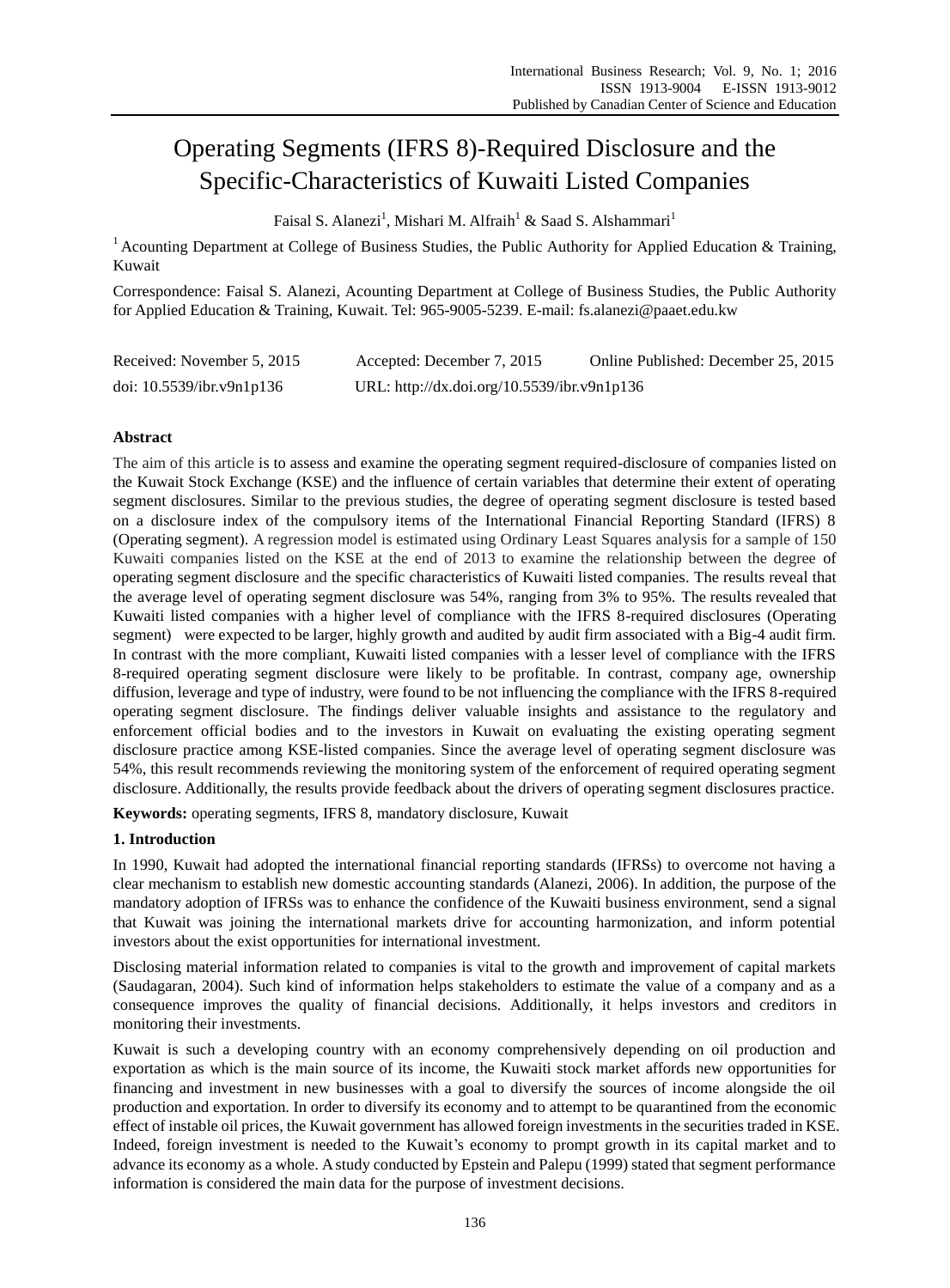A consolidated financial statement affords information about a company's general profitability, risk, and degree of company's growth. On the other hand, in order to make informed investment decisions, with the increasing diversification and complexity of business enterprises, investors and analysts have sought more value-relevant information (Alfraih & Alanezi, 2011). To understand how the various components of a diversified firm behave economically, Investors and investment analysts need desegregation information. It is difficult, for investors and analysts to predict the overall amounts, timing, and risks of a complete company's future cash flows without such information, therefore investment analysts depend on segmental data to assess the investments (AIMR, 1993). Berger and Hann (2005) study show that disaggregated information is very useful to users of financial statements.

The International Accounting Standards Board (IASB) established the International Financial Reporting Standard (IFRS) 8 (Operating Segments) to help investors make economic decisions, The objective of IFRS 8 (operating segments) is to discrete financial information available, and whose results are reviewed regularly by the entity's Chief Operating Decision Maker (CODM) to assess the performance of a firm and resources allocation (IASB, 2013).

Previous studies have pointed out numerous problems on reporting of segment information disclosure in managerial discretion (Street & Bryant, 2000). Prather-Kinsey and Meek (2004) state that companies to some levels, disclose segment-reporting, but not on a systematic manner, which could affect the level of compliance. Birt, Kend, and Xian (2007) claim that many corporate failures in Australia, the United States, and in other countries highlighted the vital role of disclosure. However, stakeholders concerned about compliance and non-compliance with segment-reporting disclosures. While many studies investigated segment-reporting matter in western countries, little consideration has been given to developing countries where the quality of accounting standards and their enforcement mechanisms are questionable. Because of scarcity of studies on operating segment-required disclosures in Kuwait, the drive of this paper is to assess both the operating segment required-disclosure practice according to IFRS 8 of companies listed on the Kuwait Stock Exchange (KSE) and the aspects that determine their level of operating segment required-disclosures. The findings of this study provide beneficial accounting information for analysts and external users because operating segments reports will provide them a better understanding of the overall companies' performance and, may assist them in their investment decisions.

Based on a comprehensive review of the segment disclosure literature, eight hypotheses are developed to examine the impact of company-specific characteristics on the level of operating segment required-disclosures. Similar to the prior disclosure literature, the degree of operating segment disclosure is tested using a disclosure index based on the compulsory requirements of IFRS 8. Descriptive statistics show that the average extent of operating segment disclosure in a sample of 150 KSE-listed companies in 2013 was 54%, ranging from 3% to 95%. A regression model is used to define which company's specific characteristics are related to the operating segment disclosures. The results revealed that Kuwaiti listed companies with a higher degree of compliance with the IFRS 8-required disclosures (Operating segment) were expected to be larger, highly growth and audited by audit firm associated with a Big-4 audit firm. In contrast with the more compliant, Kuwaiti listed companies with a lesser degree of compliance with the IFRS 8-required operating segment disclosure was likely to be profitable. In contrast, company age, ownership diffusion, leverage and type of industry, were found to be not influencing the compliance with the IFRS 8-required operating segment disclosure.

The outcomes of this research have implications for regulators and potential investors in Kuwait. It affords some feedback to the regulatory and enforcement official bodies about the position of segment disclosure practice of Kuwait listed companies and the factors that may determine the degree of segment disclosures. The differences between the degrees of segment disclosure across companies suggest a need a rigorous system to monitor the compliance with requirements of IFRS 8.

The remainder of this paper is structured as follows. Section 2 overviews the current position of financial reporting regulations in Kuwait. Section 3 discusses the theoretical background, the prior literature and the development of the research hypotheses. Section 4 covers data collection and the sample. Section 5 shows the results of the current research. Finally, Section 6 provide give a brief summary of the study's results and the recommendations.

## **2. The Position of Financial Reporting Regulations in Kuwait**

The increase of Kuwaiti companies' activities led to prompt changes in the activities of business environment in Kuwait. This in turn, gives the regulatory official bodies the chance to introduce regulations to deal with the prospective matters that may face (Shuaib, 1978). The significant law governing the financial reporting in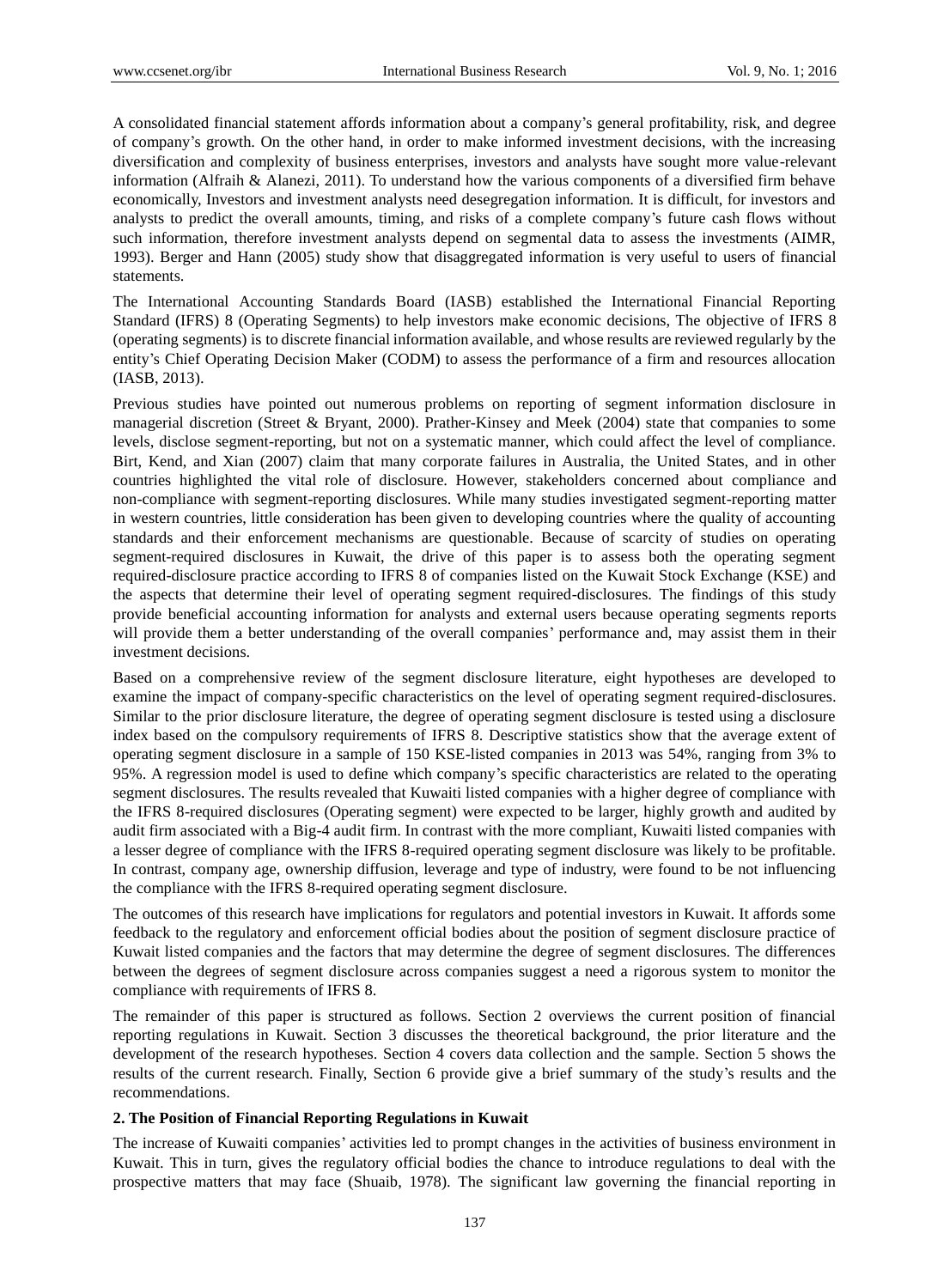Kuwait is the Law of Commercial Companies No. 15/1960. This law covers only statutory accounting and auditing rules of the Kuwaiti companies' matters. This law obligates companies to prepare a profit and loss and balance sheet statements. In addition, directors are required to publish their financial statements for the previous financial year, as well as the directors and auditors names, in the official gazette.

Kuwait Commercial Law No. 68/1980 replaced No.2/1961is another law that handles information related to financial reporting in Kuwait. According to this law companies required to keep accounting records in accordance with generally accepted accounting principles. But such principles does not specified. It can be said, that corporate disclosure regulations in Kuwait comprised minimal disclosure requirements. The shortages in above laws, led the Kuwaiti government to adopt the IAS/IFRS.

In this regard, Belkaoui, (1994), pointed out that the many factors for countries to adopt the international accounting standards (IASs). These factors are: participating in the international harmonisation drive, attracting foreign investment, and to cut the setup and production costs. In 1990, Ministerial Resolution No. 18 of 1990 issued by the Ministry of Commerce and Industry (MCI) obligate companies to prepare their financial statements in accordance with the IASs. Noticeably, after the adoption of the IASs, the degree of the information disclosed by companies in Kuwait improved considerably.

In a recent step to improve financial reporting quality and transparency, in 2011, Kuwait established the Capital Market Authority (CMA), an official regulatory body intended to enhance market transparency, increase investor confidence and provide more protection to market participants.

# **3. Theoretical Background, Prior Studies and Hypotheses**

# *3.1 Theoretical Background*

Besides a country's accounting regulatory and enforcement mechanisms, many theories could explain the financial reporting disclosure decisions and the behaviour of the corporate disclosure level. The current research is therefore based on a combination of the more generally accepted justifications for financial reporting disclosure (theoretical and empirical literature) rather than any particular explanation. Thus, the appropriate theories that explain the behavior of disclosure will be summaries below.

Signalling theory is relevant to the disclosure of accounting information (Watts & Zimmerman, 1986). It said to arise especially in the information asymmetry, when one party or individual has more information than another about one event (Spence, 1973). Signalling sets out to explain how information asymmetry can be reduced by the actions of the party holding the most information, signalling it to others (Morris, 1987). Those with superior information are thought likely to signal information by disclosing additional information to achieve some economic benefits (Verrecchia, 1983). Based on the signalling assumptions, it can be said that companies whose disclosing segments information according to the IFRS 8 could be sending favourable signals about their willingness to make disclosures to current and potential investors in keeping with what is claimed current best accounting practice, increasing thereby the possibility of access to capital markets and the lowering of the cost of capital.

Agency theory is another theory that could explain the financial reporting disclosure decisions. According to it; management is viewed as the agent and the shareholders as the principal. Corporate managers are perceived to act self-interestedly (Jensen & Meckling, 1976), the self-interest producing conflicts amongst those involved in the firm (Fama & Jensen, 1983). Accordingly, agency theory states that the conflict of interests provokes agency costs, which owners then have reason to reduce (Morris, 1987). Agency costs of equity are said to occur when the shareholders observe managers as not pursuing the shareholders' interest and as a result the firm's value declines (possibly mostly reflected by low share prices), and when excessive costs of monitoring and bonding managers so that they do pursue the shareholders'interest, are incurred (Morris, 1987; Healy & Palepu, 2001). In turn, by virtue of managers having incentives to convince the shareholders that they are taking the right actions, compliance with the operating segment (IFRS 8) is possibly a mechanism by which they might disclose more segment information to moderate the agency costs.

In addition to the signalling and agency theories, proprietary costs theory is also could explain the financial reporting disclosure decisions. Verrecchia (1983) who conducted proprietary costs theory has extensively analyzed the cost of disclosing information. Based on his assumptions, proprietary costs theory is concerned with the impact of disclosure-related costs to limits set by enterprises on the amount of voluntary disclosure to the financial market. According to Berger and Hann (2005) when a segment operates high abnormal earnings "competitors may follow" the company's "business/marketing strategies or enter the specific product markets (within that industry) that the segment operates in". Managers are willing to withhold valuable proprietary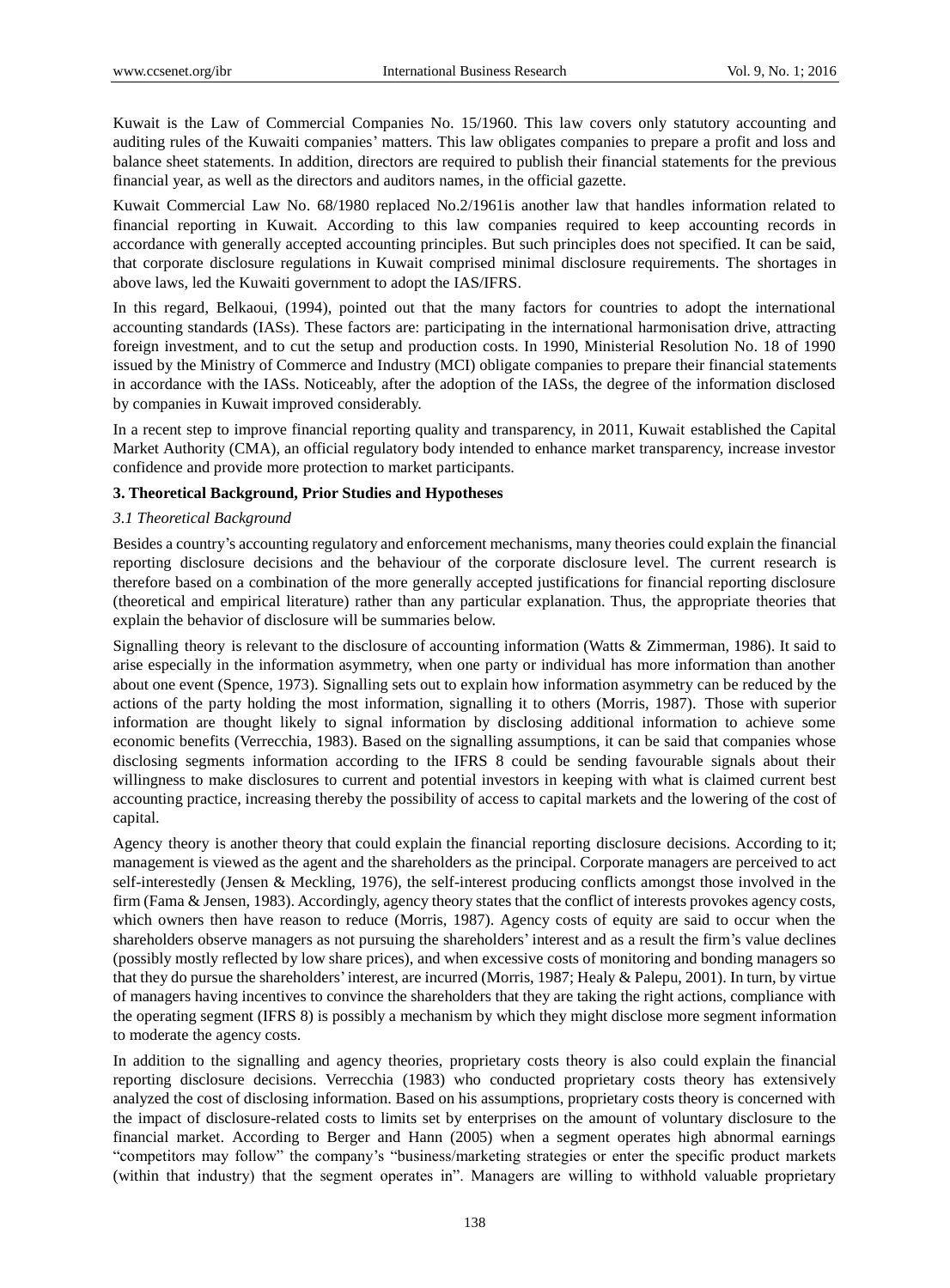information out of fear of losing their comparative advantage. Whether proprietary costs did not exist, firms would be motivated to report relevant information. Moreover, the problem of "information asymmetry" which causes conflicts and mistrust among developers and users of financial information would be solved. Verrecchia (1983), states that "the higher the proprietary costs linked to the disclosure, the less negatively investors reach to the withholding of related information, therefore the less perhaps companies voluntarily disclose information".

## *3.2 Prior Studies*

Previous literature review has studied the link between company specific-characteristics and the degree of segmental information disclosure. Table 1 summarizes past studies conducted in different countries and indicated to the most significant variables found explain the behavior of segment disclosure practices.

Overall, the above previous studies indicate varied results. The inconsistent outcomes with regard to the company specific-characteristics relationships with the extent of segments disclosure levels could be due to the fact that the prior studies were conducted in different developed and developing markets at different times and among different types of variables. The review of prior studies indicates that only one study (Alfraih & Alanezi, 2011) discussed company specific-characteristics and the extent of segment reporting under IAS 14 in Kuwait.

The current research is different from the previous one conducted in Kuwait. This study examined the company specific-characteristics relationships with the extent of segments disclosure levels under IFRS 8 (operating segment). However, most prior studies have been conducted in developed countries and examined the association between the levels of segment reporting and company specific-characteristics, such as, ownership diffusion, leverage, size, growth, age, profitability, or audit quality. For instance, Kevin and Zain (2001) test the link between the level of segment disclosure and four firm characteristics: proportion of assets in place, size, earnings volatility and financial leverage. Their outcomes show that only proportion of assets in place and firm size are significant variables influence segment disclosure. Prencipe (2004) indicates that leverage, growth rate, firm age, listing status, firm size, and ownership diffusion are significant variables affect the extent of segment disclosure. In addition, Abu-Serdaneh and Zuriekat (2009) explore the level of segment reporting in Jordanian firms and the firm specific-characteristics that influence the degree of segment disclosure. Their study indicates that companies that have disclosed more segmental information are larger, have less ownership diffusion, and a higher assets-in-place percentage.

| Study                                 | Number<br>of Firms | Variables tested                                                                                        | Results                         |
|---------------------------------------|--------------------|---------------------------------------------------------------------------------------------------------|---------------------------------|
| Salamon and Dhaliwah (1980)<br>U.S.A. | 51                 | Firm size, financial leverage                                                                           | All significant                 |
| Bradbury (1992) New Zealand           | 29                 | Firm size, financial leverage, proportion of assets in<br>place, earnings volatility, source of finance | Firm size, financial leverage   |
| McKinnon and Dalimunthe               | 65                 | Ownership diffusion, level of minority interest, firm                                                   | Firm size, minority level,      |
| (1993) Australia                      |                    | size, industry, leverage                                                                                | ownership diffusion, Industry   |
| Kelly (1994)-Australia                | 150                | Profitability, financial leverage                                                                       | Profitability                   |
| Leuz (1999)-Germany                   | 88                 | Firm size, Financial leverage, Profitability                                                            | All significant                 |
| Kevin and Zain (2001) Malaysia        | 200                | Firm size, financial leverage, proportion of assets in                                                  | Firm size, proportion of assets |
|                                       |                    | place, earnings volatility                                                                              | in place                        |
| Kinsey and Meek (2003)                | 211                | Firm size, auditor, country of domicile, industry                                                       | Firm size, auditors, listing    |
| Developed countries                   |                    | international listing status                                                                            | status, country of domicile     |
| Prencipe (2004) Italy                 | 67                 | Firm size, financial leverage, ownership dispersion,<br>profitability                                   | Financial leverage              |
| Alsaeed (2006) Saudi Arabia           | 72                 | Firm size, debt, liquidity, audit type, ownership<br>dispersion, profit, Industry, age                  | Firm size, ownership, debt      |
| Abu-Serdaneh and Zuriekat             | 70                 | Firm size, leverage, earnings volatility,                                                               | Firm size, ownership, assets-in |
| $(2009)$ Jordan                       |                    | ownership diffusion, assets- in place                                                                   | place                           |
| Alfraih and Alanezi (2011)            | 123                | Firm size, audit firm, firm age, ownership diffusion,                                                   | Firm size, firm age, leverage,  |
| Kuwait                                |                    | profitability, leverage, industry                                                                       | profitability, audit firm       |
|                                       |                    | Firm size, leverage, audit, profitability ownership,                                                    | Firm size, growth, market       |
| Kumar (2014) India<br>125             |                    | growth, market expectation,                                                                             | expectation                     |

Table 1. Past literature review on level of segment reporting disclosure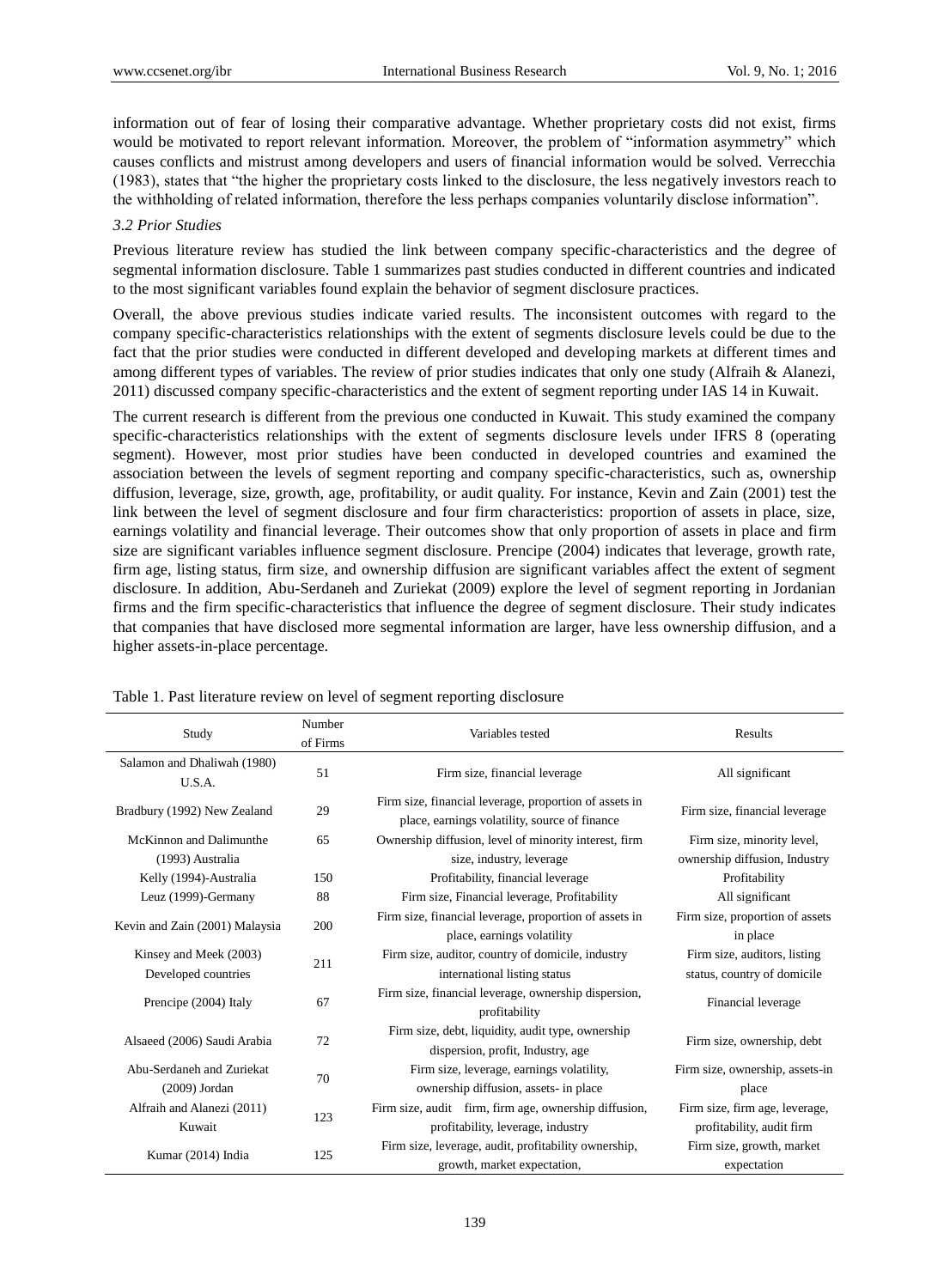# *3.3 Hypotheses Development*

Discussion of the literature in the previous section suggested that company specific-characteristics most likely effect the level of compliance with the operating segments (IFRS 8)-required disclosure. To that end, the variables were selected for this study based on the following criteria: (a) they should be statistically measurable; (b) relevant to the Kuwaiti context; and (c) theoretically sound in terms of being linked with the operating segments (IFRS 8)-required disclosures. Eight company-specific variables are selected. These variables are: Company size, company age, ownership diffusion, profitability, leverage, growth, type of auditors and type of industry.

# 3.3.1 Company Size

Several studies have found a positive association between the degree of disclosure and a company's size (for example: Alsaeed, 2005; Owusu-Ansah & Yeoh, 2005; Barako, Hancock & Izan, 2006; Chavent, Ding, Stolowy & Wang, 2006; Alfraih & Alanezi, 2011; Alfraih & Almutawa, 2014; Ibrahim & Jaafar, 2014). A number of theoretical justifications are provided. Disclosing more information is costly, that, large companies can carry such a cost whereas small companies cannot. Therefore, large size companies can disclose more information than small size companies. Another explanation is the competition may describe the association between company size and level of disclosure, since large size companies frequently have numerous financial resources, they can deal with the competition at a cost whereas smaller size companies are more likely not to handle the competition. Thus, small firms are reluctant or incapable to disclose more information than large. Another justification is larger companies are more observable than smaller firms. Therefore, they are exposed to more litigation and government intervention. Thus, larger firms are more willing to disclose information to reduce political costs and mitigate litigation and government intervention. Therefore, it is hypothesized that:

H1: Larger Kuwaiti companies listed on the KSE have greater compliance with the operating segments (IFRS 8)-required disclosure than the smaller Kuwaiti companies listed on the KSE.

## 3.3.2 Company Age

The level of operating segment required-disclosure can be associated with the company age. Older companies might be expected to be more familiar with users' information needs. Therefore, it is expected that the older the company, the longer it has been preparing its annual report in response to the users' information demands, possibly to accord with the IFRSs, the lower the information production and dissemination costs to be sustained. According to Owusu-Ansah (1998), the older the company the more likely it is to comply with the IFRS-required disclosure than younger companies. In contrast, younger companies may suffer competitive disadvantages if they disclose certain items, but older companies did not. The findings of the relationship between company age and the degree of the compliance with the IFRS-required disclosure are not definitive. Al-Shammari et al. (2008) found a positive relationship between company's age and the extent of disclosure while Glaum and Street (2003) found no evidence of such a relationship. Therefore, it is hypothesized that:

H2: Older Kuwaiti companies listed on the KSE are more likely to comply with the operating segments (IFRS 8)-required disclosure than the younger Kuwaiti companies.

## 3.3.3 Ownership Diffusion

Ownership diffusion has been examined in prior studies as a factor that influences disclosure levels. It measured as the ratio of the number of shares owned by outsiders to the number of outstanding shares, In Kuwait, the significant equity ownership ratio in the companies is controlled by insiders such as government and its agencies, merchant and royal families and institutional investors (Al-Shammari et al., 2008). These insiders represented on the companies' boards of directors; thus, able to collect the needed information more than outsiders. If the ownership concentrated by insiders, one can be expected less disclosure. Thus, a negative association is likely to be found between ownership diffusion and the extent of operating segment required-disclosure. Therefore, it is hypothesized that:

H3: The level of operating segment disclosure is negatively linked with a company's ownership diffusion.

## 3.3.4 Profitability

Profitability has been investigated in prior studies as a factor that influence disclosure levels. Many studies claim of a positive relationship between profitability and level of disclosure. Cerf (1961) noted that *profitability* is one of the dominant management performance measurements, motivating companies' managements to disclose more information to obtain greater remuneration. Also, research by Singhvi and Desai (1971) reported that the companies' managements disclose more information to support the continuation of their own positions and, of course to support claims for greater remuneration. Inchausi (1997) indicated that managers who have 'good news'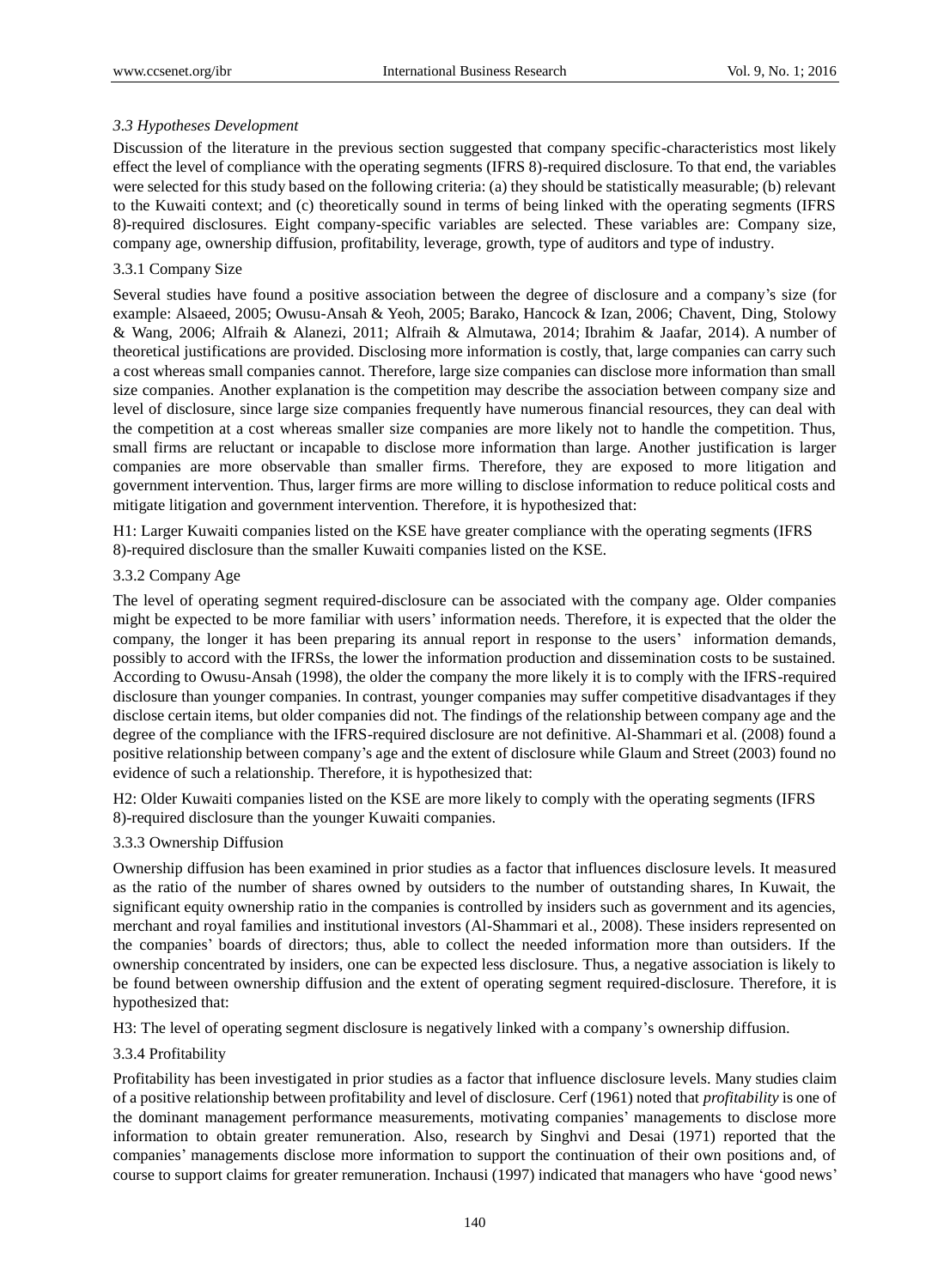will disclose more information than companies with 'bad news', in order to create a clear, *favourable*, perception of the value of their companies'shares. Results relating to the association between the profitability and the level of disclosure are not obvious enough and have been mixed. Studies by Singhvi and Desai (1971), Belkaoui and Kahi (1978), Wallace et al. (1994), and Wallace and Naser (1995) pointed out a significant relationship. On the contrary, Cerf (1961), McNally et al. (1982), Meek et al. (1995), Inchausti (1997), and Dumontier and Raffournier (1998) indicate no significant association. Thus, accordingly, it is hypothesized that:

H4: The level of operating segments required disclosure is positively associated with a company's profitability.

# 3.3.5 Leverage

Leverage has been proposed as related variable in explaining variation in the level of operating segment required-disclosure. Ahmed (1994) suggests that the agency costs of debt are higher for companies with more debt and that the costs may be reduced by an increased level of disclosure. While increased disclosure may not necessarily be part of a contractual agreement, Wallace et al. (1994) interpret that a higher leveraged company has a greater commitment to suit the needs of its creditors for information and may therefore supply more information than a company with less leverage. Courtis (1979) had found a significant relationship between leverage and the level of disclosure; however, the evidence since has generally not been supportive (e.g. Chow & Wong-Boren, 1987; Wallace et al., 1994; Raffournier, 1995; Wallace & Naser, 1995; Inchausti, 1997; Tower et al., 1999). These findings might be that debt holders are in a position to demand, 'negotiate', additional information other than that contained in the annual report and are consequently not as dependent on the disclosures made in it. Therefore, consequently, it is hypothesized that:

H5: Kuwaiti companies with a higher level of leverage in their capital structure are more likely to comply with the operating segments required disclosure.

# 3.3.6 Growth

Growth has been suggested as relevant in explaining variation in the level of operating segment required-disclosure. Prencipe (2004) argues that the potential competitive costs arising from disclosing segment information tend to be particularly high for growing firms, as competitors could use this information to the detriment of growing firms. Similarly, Chavent et al. (2006) found that growing firms are more likely to conceal sensitive information, because full disclosure may jeopardize their competitive positions. Therefore, a negative link between a firm's growth and degree of segment disclosure is likely to be found. Consequently, it is hypothesized that:

H6: The level of operating segment required- disclosure is negatively associated with a company's growth.

# 3.3.7 Type of Auditor

Type of auditor has been proposed as a significant factor explaining the variation in the level of disclosure. The association between financial disclosure degree and the type of external auditing firms is greatly investigated in the literature (Palmer, 2008). The literature has delivered some reasons for the positive association between disclosure degree and the external audit type. DeAngelo (1981) argues that larger auditing firms are fearful to lose their reputations and, thus, have more to lose if they not report errors or misrepresentations in their clients' annual reports. Malone et al. (1993) state that because losing a client has an economic consequence on smaller auditing firms and thus are sensitive to their clients' demands. Wallace and Naser (1995) argue that, larger auditing firms are less likely to depend on one or a few clients and thus, are willing to deliver greater disclosure in their clients' annual reports (Wallace & Naser, 1995). Wallace et al. (1994) argue that audit firms affiliated with Big-4 audit firms are more likely to provide more detailed information than firms audited not affiliated with Big-4 audit firms. The justification is that Big-4 audit firms is larger and offer more expertise than local audit firms. Therefore, it is hypothesised that:

H7: The level of operating segment required-disclosure is positively associated with being audited by audit firm associated with a Big-4 auditing firm.

## 3.3.8 Type of Industry

Consistent with the size hypothesis, since, large companies might be expected to seek funds from different resources, Kuwaiti joint-stock companies in large sectors might be expected to comply with the IFRSs more than in the small sectors. Wallace et al. (1994) pointed out that companies from a specific sector might implement voluntary disclosure, in addition to the general compulsory disclosure practices for all companies. Large companies are likely to be in dominant industries, though it is also likely that small companies are likely to be in infant industries requiring a good disclosure image to attract finance. Not surprisingly, the results regarding the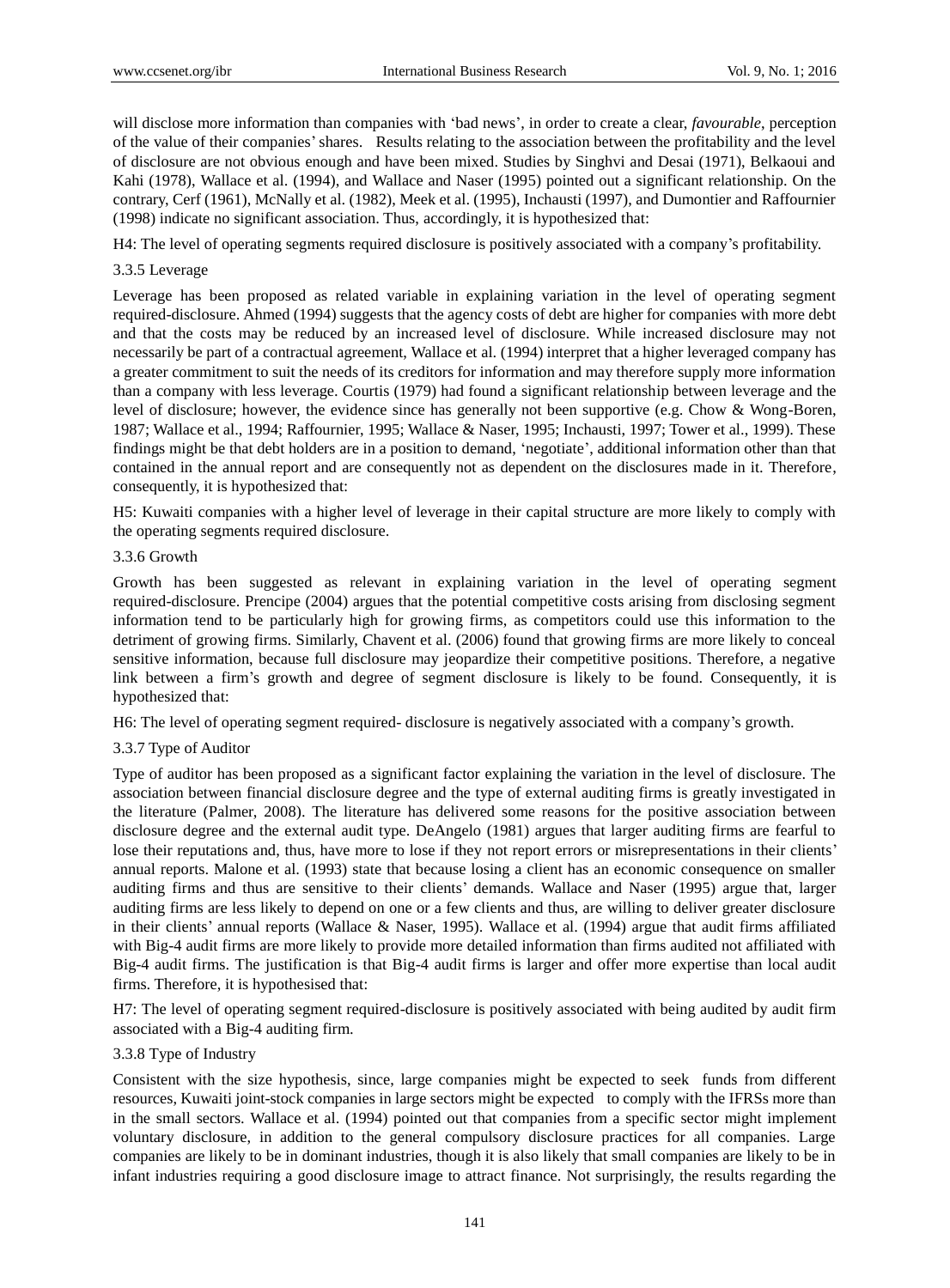relationship between the degree of disclosure and type of industry have varied. Stanga (1976); Belkoui and Kahl (1978); Cooke (1991, 1992); and Wallace and Naser (1995) indicated a significant relationship between the level of disclosure and the type of industry. In contrast, studies by Wallace (1987); Raffournier (1995); Patton and Zelenka (1997) indicated no significant association between the industry type and the degree of disclosure. Accordingly, it is hypothesized that:

H8: The level of operating segment-required disclosure among Kuwaiti industries is different.

# **4. Research Design and Method**

## *4.1 Population, Sample, and Data Collection*

Since all Kuwaiti companies listed on the KSE no matter what their activities must comply with IFRS 8 (operating segments) disclosure requirements in accordance with Kuwaiti Ministerial Resolution No. 18 of 1990, the population of this study for measuring operating segment disclosure consists of all the Kuwaiti companies listed on the KSE in 2013.

Three sources were consulted to collect the data: (i) The annual reports for year 2013 of Kuwaiti companies listed on the KSE which were the most recent data available; (ii) the Kuwait Stock Exchange Investor Guide (KSEIG) for year 2013; and (iii) the KSE' official website. According to the KSEIG, by the end of 2013, 187 Kuwaiti companies were listed on the KSE. However, it should be noted that the selection of companies in the sample is based on the applicability of operating segments disclosure requirements to the company. 37 companies are not relevant to this study and excluded from the study sample. Therefore, the sample consists of 150 KSE-listed companies. Table 2 shows the industry classification of sample companies included in this study and their percentages relative to the entire sample population.

| <b>Industry Classification</b> | No. of companies at the end of 2013 | No. of companies in the sample | $\%$ |
|--------------------------------|-------------------------------------|--------------------------------|------|
| Financial                      | 19                                  |                                |      |
| (Banks and Insurance)          |                                     | 14                             | 9%   |
| Investment                     | 40                                  | 33                             | 22%  |
| <b>Real Estate</b>             | 37                                  | 31                             | 21%  |
| Industrial                     | 35                                  |                                | 19%  |
| (Industry and Food)            |                                     | 29                             |      |
| Service                        | 56                                  | 43                             | 29%  |
| Total                          | 187                                 | 150                            | 100% |

Table 2. Number of Kuwaiti companies at the end of 2013 and the sample size

## *4.2 The Dependent Variable-Extent of Operating Segment Disclosure*

The dependent variable in this study is the level of operating segment disclosure. An Operating Segment Disclosure Index (OSDI) was developed based on IFRS 8 required disclosures. In constructing and developing the OSDI, the official International Accounting Standard Board (IASB) volume for 2013 (IASB, 2013) is used to obtain details about IFRS 8 required disclosures. The OSDI is constructed to specifically address the required disclosures of IFRS 8. Operating segment Items that are clearly voluntary or merely optional by the IASB are not included in the OSDI. From IFRS 8, 50 required disclosure items are obtained and set out in the constructed OSDI (Appendix A). It should be noted that a preliminary version of the operating segment disclosure items checklist was reviewed by Kuwaiti professionals from accounting firms and academics from Kuwait University and the Public Authority for Applied Education and Training-who offered their opinions with regard to the inclusion and exclusion of information items in the checklist. Following prior studies on scoring the index (Tower et al., 1999; Street & Gray, 2002; Street & Bryant, 2000; Haniffa & Cooke, 2002; Glaum & Street, 2003; Ali et al., 2004; Al-Shammari et al., 2008; Alfraih & Alanezi, 2011; Alanezi et al., 2012; Alfraih & Almutawa, 2014), an item of information was assigned "1" if it is clearly disclosed, "0" if it is clearly not, and the conventional "N/A" if it is clearly not applicable.

Higher scores on the OSDI refer to the greater degree of operating segment disclosure; the OSDI represents the dependent variable in the regression models. Operationally, the OSDI for a given company was computed as a ratio by calculating the total number of operating segment required disclosures made by its annual report, divided by the maximum relevant score.

Consistent with the related literature (Tower et al., 1999; Street & Bryant, 2000; Haniffa & Cooke, 2002; Street &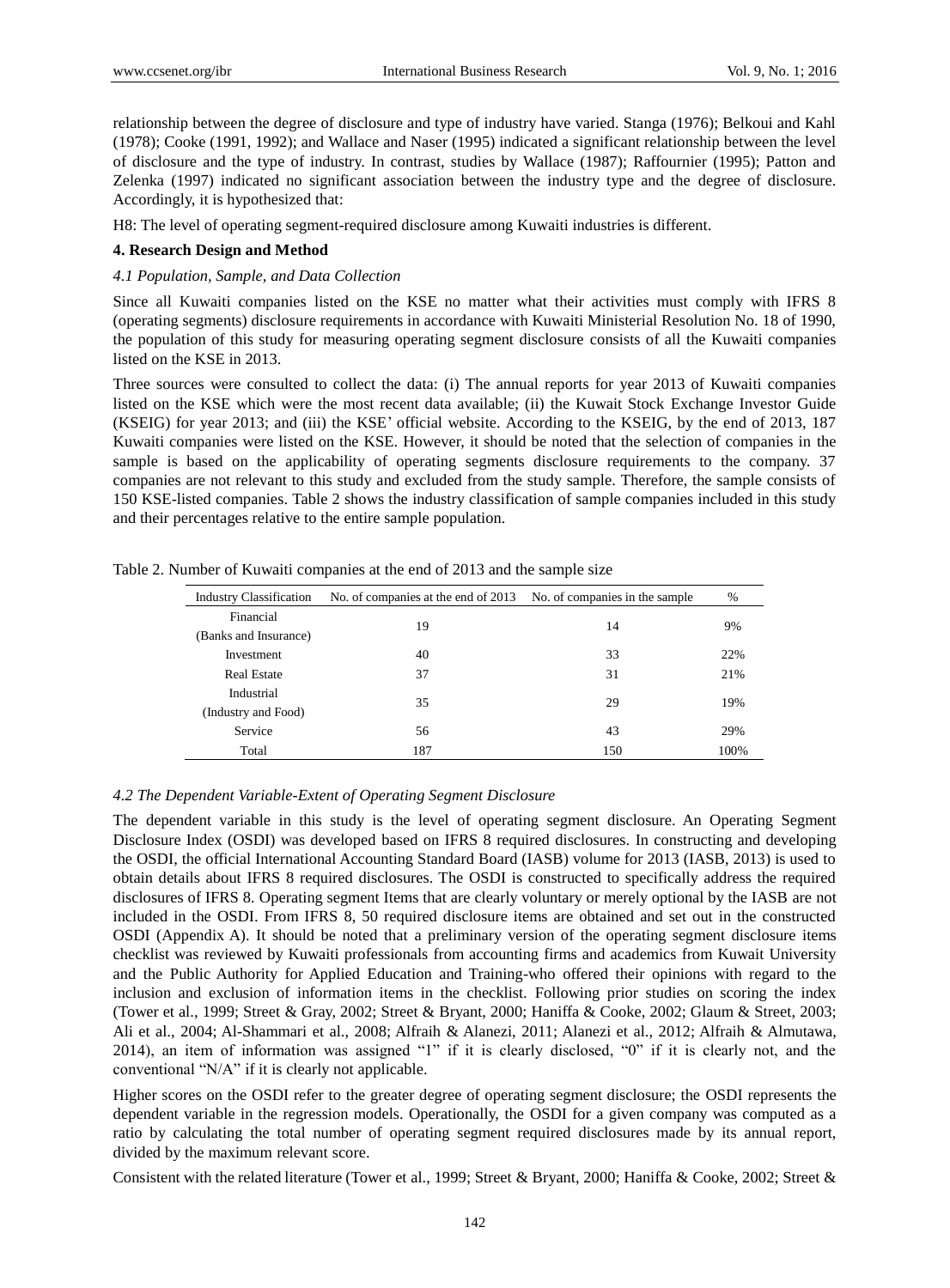Gray, 2002; Glaum & Street, 2003; Ali et al., 2004; Al-Shammari et al., 2008; Alfraih & Alanezi, 2011; Alanezi et al., 2012), equal weight was attached to items in the OSDI, on the grounds that IFRS 8- required disclosure items are equally important to all users.

#### *4.3 The Independents Variables-Determinants of Operating Segment Disclosures*

Company specific-characteristics are used as variables explaining the variation of the operating segment disclosures level in this study. Information regarding company age, industry categories, and ownership diffusion were obtained from the official KSE's Web site. Data related to firm size, audit type, profitability, leverage, and growth were extracted from the companies' financial statements. Table 3 presents definitions of all specific company characteristics used in this study as determinants of operating segment required disclosures.

|  |  |  | Table 3. Definition of company-specific characteristics (independent variables) |  |
|--|--|--|---------------------------------------------------------------------------------|--|
|  |  |  |                                                                                 |  |

| <b>Independent Variable</b> | Operationalization                                                                            |
|-----------------------------|-----------------------------------------------------------------------------------------------|
| Company size                | The log of total assets                                                                       |
|                             | Dummy variable coded 1 if one Big-4 audit firm audits the company's financial statements      |
| Audit type                  | and 0 otherwise                                                                               |
| Company age                 | The log of number of years passed since established                                           |
| Ownership diffusion         | Number of shares owned by outsiders / number of outstanding shares at year-end                |
| Profitability               | Return on equity (ROA)                                                                        |
| Leverage                    | The log of total debt / total shareholders equity                                             |
| Growth                      | The log of growth in sales over the previous fiscal year                                      |
|                             | Dummy variable that equals 1 for firms in the financial institutions (banks & insurance)      |
|                             | category and 0 otherwise (industry 1); dummy variable that equals 1 for firms in the          |
|                             | investment category and 0 otherwise (industry 2); dummy variable that equals 1 for firms in   |
| Industry                    | the real estate category and 0 otherwise (industry 3); dummy variable that equals 1 for firms |
|                             | in the industrial (manufacturing $&$ food) category and 0 otherwise (industry 4); dummy       |
|                             | variable that equals 1 for firms in the services category and 0 otherwise (industry 5)        |

#### *4.4 Model Specification*

In order to test the study hypotheses, a multiple regression model was used using ordinary least squares (OLS) to determine which company specific-characteristics are associated with the operating segment (IFRS 8)-required disclosure and their significance level. Thus, the following regression model was fitted to the data.

*Y* =  $\beta_0$  +  $\beta_1$  (company size) +  $\beta_2$  (audit type) +  $\beta_3$  (company age) +  $\beta_4$  (ownership diffusion) + *β<sup>5</sup> (profitability) + β<sup>6</sup> (leverage) + β<sup>7</sup> (growth) + β8-11(industry1-4) + ε*

*where*, Y = operating segment disclosure score;  $\beta_0$  = regression intercept, the other  $\beta$  s are the parameters of the Model.

## **5. Results**

#### *5.1 Descriptive Statistics*

Table 4 presents descriptive statistics for Operating Segment Disclosure Index (OSDI). The table shows that the mean for the OSDI of a sample of KSE-listed companies in 2013 was 0.54, with a minimum score of 0.03 and a maximum of 0.95. These outcomes suggest that operating segment disclosure levels among the 150 sample companies were widely distributed and varied. This variation affords to test the company specific characteristics that affect the level of operating segment disclosures.

Table 4. Descriptive statistics for the operating segment disclosure index (OSDI)

| ، Jenendent<br>Variable |     | Vlean | Min  | Max<br>чал | standard.<br>Deviation |
|-------------------------|-----|-------|------|------------|------------------------|
|                         | 150 |       | 0.03 | ∍ 0        | . 10<br>U.IO           |

*Note.* OSDI = Operating Segment Disclosure Index

Table 5 presents the descriptive statistics for the independent continuous and dummy variables used in this study.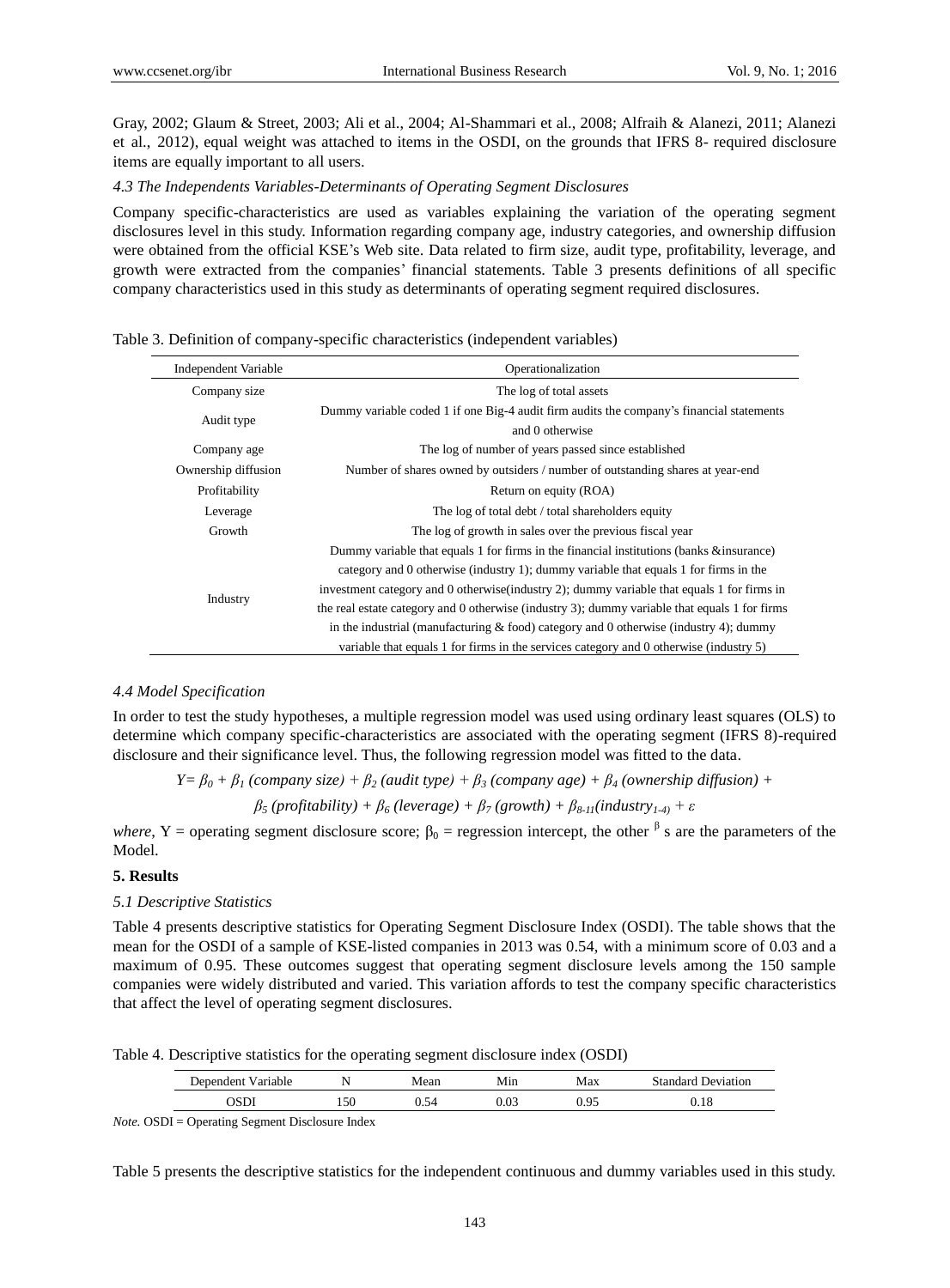A significant degree of variation exists in firm size as shown in Panel A. Firm size ranges from KD 5.00 million to KD 18600.00 million, with a mean of 620.45 million and a median of 85.50 million. Due to the non-normality, firm size was transformed using the natural logarithm of total assets as of December 31, 2013. In addition, Panel A of Table 5 shows that the age of companies examined in this study ranged from 9 to 62 years, with a mean of 26.6 years and a median of 21 years. Due to the non-normality, company age was transformed using the natural logarithm of company age since established. Ownership diffusion ranges from 0.01 to 1.00, with a mean of 0.46 and firm profitability varies from -0.21 to 0.24, with a mean of 0.04. In addition, the descriptive statistics presented in Panel A shows that firm leverage ranges from 0.00 to 0.88, with a mean of 1.39. Leverage was transformed using the natural logarithm of total debt/total shareholders equity, and firm growth range from -3.29 to 260.22, with a mean of 1.78. Growth was transformed using the natural logarithm of growth in sales over the previous fiscal year. Panel B of Table 5 presents the distribution of companies that were audited by audit firm associated with Big-4 and audit firms not associated with Big-4. The results reveal that 62% of the companies included in the study were audited by audit firm associated with Big-4, while 38% of the companies were audited by audit firms not associated with Big-4.

| Panel A: Independent Variable | Mean      | Median          | <b>Standard Deviation</b> | Minimum | Maximum  |
|-------------------------------|-----------|-----------------|---------------------------|---------|----------|
| <b>LCO.SIZE</b>               | 620.45    | 85.50           | 2261.70                   | 5.00    | 18600.00 |
| CO. AGE                       | 26.60     | 21.00           | 13.70                     | 9       | 62       |
| <b>OWNERSHIP</b>              | 0.45      | 0.44            | 0.22                      | 0.01    | 1.00     |
| <b>PROFIT</b>                 | 0.04      | 0.04            | 0.07                      | $-0.21$ | 0.24     |
| <b>LLEVERAGE</b>              | 1.39      | 0.31            | 7.21                      | 0.00    | 87.70    |
| <b>LGROWTH</b>                | 1.78      | 0.01            | 21.26                     | $-3.29$ | 260.22   |
| Panel B: Dummy Variable       | Frequency | Percent $(\% )$ |                           |         |          |
| <b>Auditor Quality</b>        |           |                 |                           |         |          |
| $Big-4$                       | 93        | 62              |                           |         |          |
| Non-Big-4                     | 57        | 38              |                           |         |          |
| Total                         | 150       | 100             |                           |         |          |

Table 5. Descriptive statistics for independent continuous and dummy variables

*Note.* SIZE is the amount of firms' total assets (KD million) at the end of 2013; AGE is the number of years passed since established to the end of 2013; OWNERSHIP diffusion is measured by number of shares owned by outsiders / number of outstanding shares at year-end; PROFIT is the Return on Assets (ROA) for the year ended 31 December, which is the ratio of net income to average common shareholders' equity; LEVERAGE is the ratio of total debt to total shareholders' equity at the end of 2013, and GROWTH is the growth in sales over the previous fiscal year.

#### *5.2 Bivariate Relationships between the Variables*

Two tests were undertaken to examine multicollinearity between independent variables: first, the Pearson Correlation Matrix for the independent continuous variables, and second, computing the variance inflation factor (VIF). The correlations among the continuous independent variables are reported in Table 6. The results showed that no pair-wise correlation coefficient is in excess of 0.80, thus suggesting that multicollinearity is not likely to be a serious problem in interpreting the multiple regression results (Gujarati, 2003).

Table 6. Person correlation coefficients matrix for the continuous independent variables

| Variables     | Co. Size | Co. Age | Ownership | Profitability | Leverage | Growth |
|---------------|----------|---------|-----------|---------------|----------|--------|
| L. Co. Size   | 1.00     |         |           |               |          |        |
| L. Co. Age    | $.345**$ | 1.00    |           |               |          |        |
| Ownership     | $.164*$  | .053    | 1.00      |               |          |        |
| Profitability | .098     | $-.061$ | $-143$    | 1.00          |          |        |
| L. Leverage   | $.225**$ | $-.005$ | $.182*$   | .005          | 1.00     |        |
| L. Growth     | $-.067$  | $-158$  | .072      | $-.179*$      | .026     | 1.00   |

*Note.* \*\* Significant at the 0.01 level (two-tailed). \* Significant at the 0.05 level (two-tailed).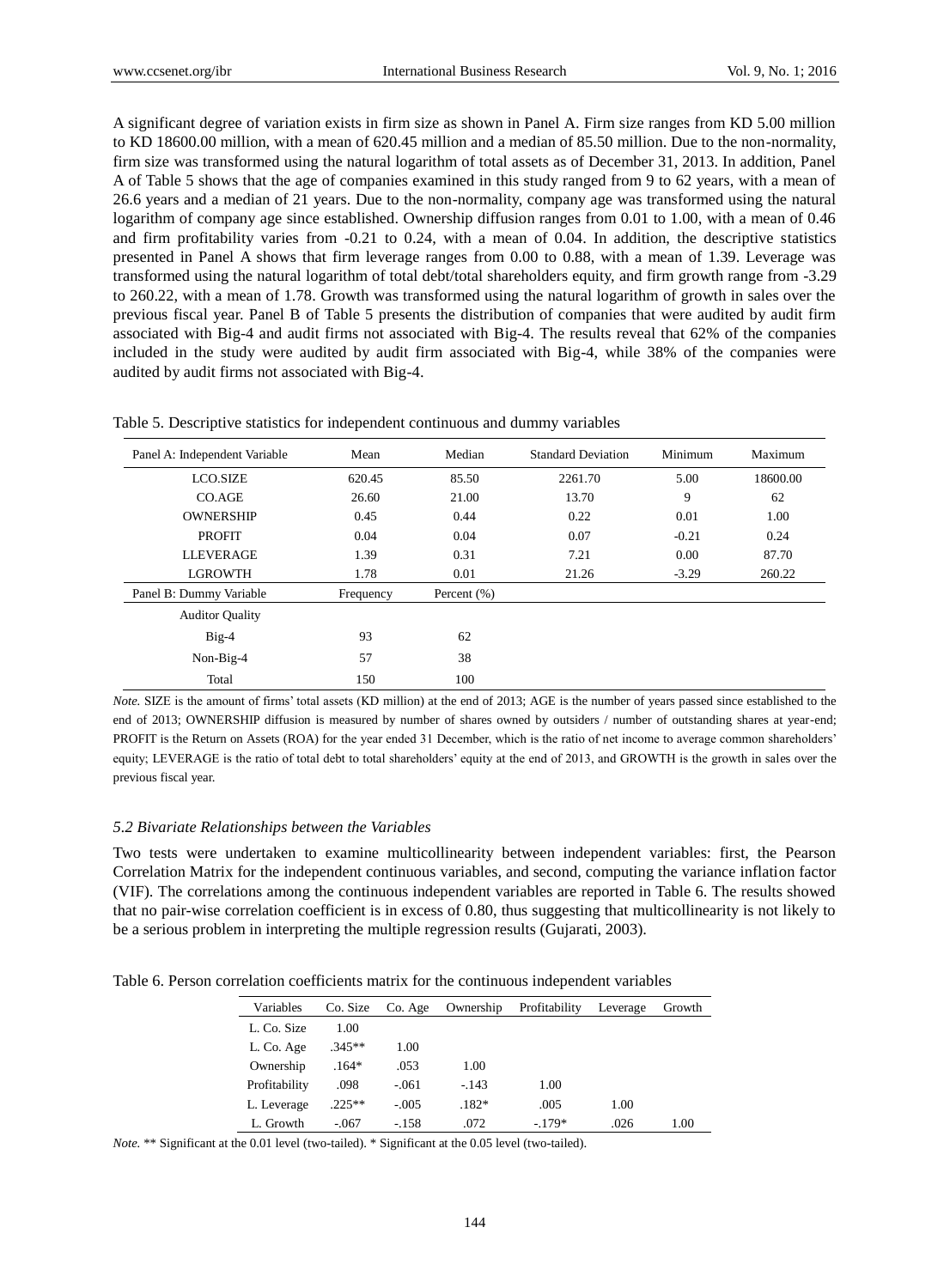The Variance Inflation Factor (VIF) test is another assessment used in this study to test multicollinearity. The VIF values presented in Table 7 do not raise concern regarding multicollinearity among variables because the VIF value for each independent variable do not exceed the suggested VIF of 10 in the model (Belsley et al., 1980; Neter et al., 1996). Accordingly, multicollinearity did not appear to be a serious problem in interpreting the regression results of this study.

Table 7. Variance inflation factors (VIF) for all independent variables

| <b>Independent Variables</b>            | Variance Inflation Factors (VIF) |
|-----------------------------------------|----------------------------------|
| L. SIZE                                 | 1.592                            |
| L. AGE                                  | 1.314                            |
| <b>OWNERSHIP</b>                        | .156                             |
| <b>PROFITABILITY</b>                    | 1.202                            |
| L. LEVERAGE                             | 1.229                            |
| L. GROWTH                               | 1.240                            |
| AUDIT TYPE                              | 1.201                            |
| <b>INDUSTRY 1financial institutions</b> | 1.780                            |
| <b>INDUSTRY 3</b> real estate           | 1.576                            |
| <b>INDUSTRY 4 industrial</b>            | 1.846                            |
| <b>INDUSTRY 5 services</b>              | 1.881                            |

#### *5.3 Regression Analysis*

This paper is examined the association between the level of operating segment-required disclosure and eight specific company characteristics of sample Kuwaiti companies listed on the KSE in 2013. Table 8 reports the multiple regression model results. The results reveal that the regression model, which attempts to explain variation in the operating segment disclosure level in term of company characteristics, is significant (*F =* 5.910,  $p < 0.000$ ). The  $R<sup>2</sup>$  (adj.) indicates that approximately 27 percent of the operating segment required disclosure level variation is explained by the independent variables used in this study. The explanatory power of this model is higher than (Alfraih & Alanezi, 2011) 23 percent and (Ibrahim & Jaafar, 2014) 20 percent.

The outcomes indicated that the level of operating segment required-disclosure was associated with company size, type of auditors and growth. However, company age, ownership diffusion, leverage and industry type were not significant while profitability was significant but in the opposite prediction. The results show that company size is a significant factor in explaining the variations in operating segment required-disclosure levels among KSE-listed companies ( $p < 0.01$ ). This result is support hypothesis 1 (H1). This outcome is consistent with Alfraih and Alanezi (2011) and Ibrahim and Jaafar (2014). A likely justification for this finding is that larger companies are more willing to disclose information to reduce political costs and mitigate litigation and government intervention. In addition, the cost associated with accumulating information is lower for larger firms because of their extensive internal reporting systems. In comparison, smaller firms are more likely to conceal sensitive information because full disclosure could jeopardize their competitive positions (Chavent et al., 2006).

As predicted in hypothesis 7 (H7), the results in Table 8 show that the operating segment required-disclosure level is associated positively with the auditor type (*p* < 0.01). This result is consistent with Alfraih and Alanezi (2011). A possible explanation for this finding is that KSE companies that are audited by a Big-4 auditing firm tend to have a higher level of segment disclosures than firms audited by a non-Big-4 auditing firm. This result confirms the notion of Wallace et al*.* (1994) that firms audited by internationally affiliated audit firms—the Big-4-are more likely to provide more detailed information than are firms audited by local audit firms. This is because the internationally affiliated audit firms are larger and backed by more expertise than are local audit firms (Wallace et al., 1994).

Company growth is found to be significantly associated with the operating segment required-disclosure (*p* < 0.01). Thus, hypothesis 6 (H6), that operating segment required-disclosure is negatively associated with company growth is supported. A possible explanation for this finding is that the potential competitive costs arising from disclosing segment information tend to be particularly high for growing companies, as competitors could use this information to the detriment of growing companies (Prencipe, 2004).

The results in Table 8 show that the level of operating segment required-disclosure is negatively and significantly associated with company profitability ( $p < 0.01$ ). It is opposite to the prediction. Therefore, hypothesis 4 (H4) is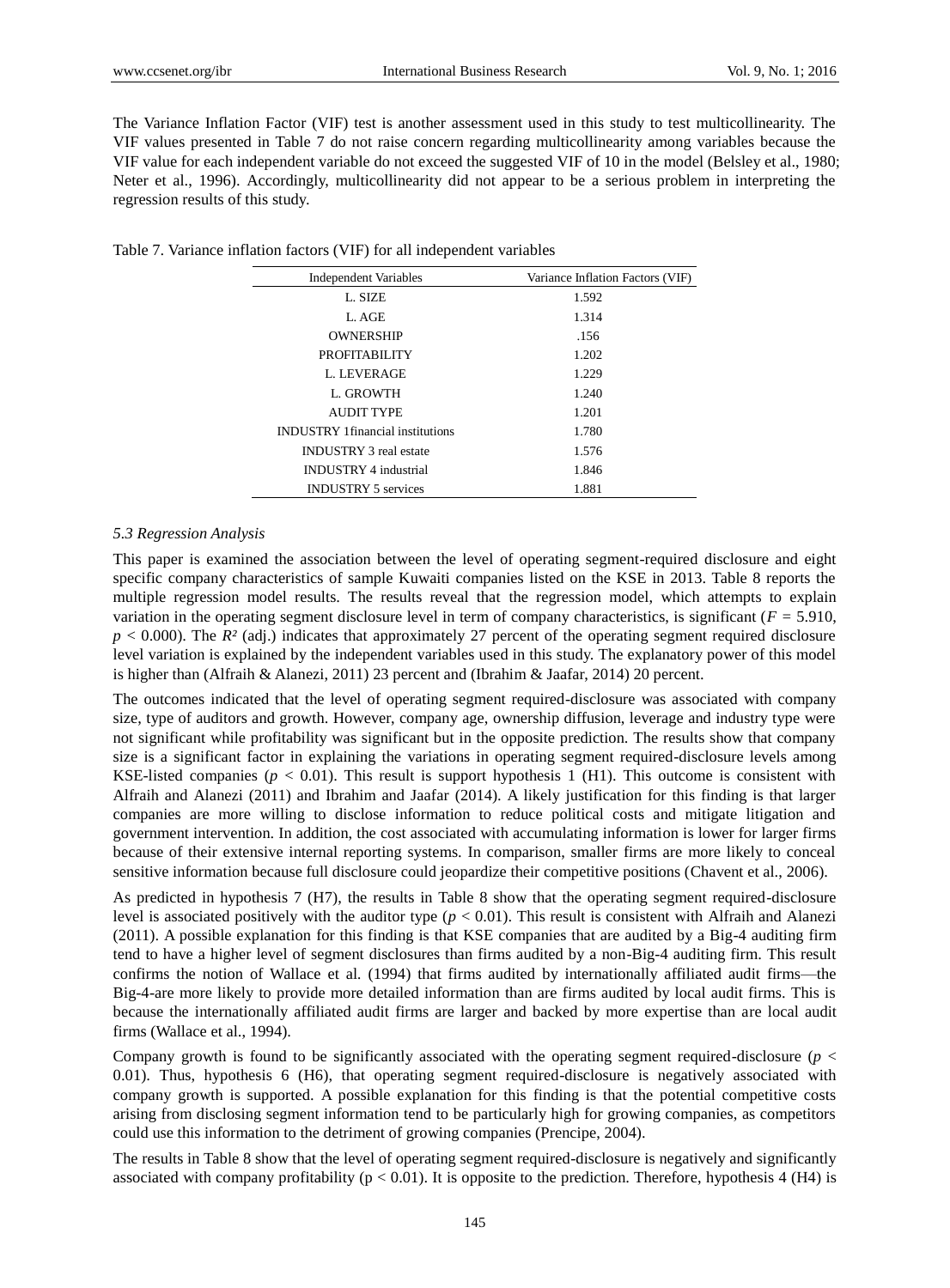not supported. This finding supports the argument that company generate profit could generate a substantial increase of proprietary costs and as a result disclose less information. This result consistent is with Prencipe (2004).

| Table 8. Multivariate regression analysis results |  |  |
|---------------------------------------------------|--|--|
|                                                   |  |  |

| Variable             | Predicted Sign     | Coefficient | t-statistic |                                    |
|----------------------|--------------------|-------------|-------------|------------------------------------|
| Intercept            |                    | 0.034       | 2.144       |                                    |
| L.SIZE               | $+$                | 0.006       | $2.767++$   |                                    |
| L.AGE                | $^{+}$             | 0.179       | $-1.350$    |                                    |
| <b>OWNERSHIP</b>     | $+$                | 0.603       | $-.521$     |                                    |
| <b>PROFITABILITY</b> | $+$                | 0.019       | $-2.373++$  |                                    |
| <b>L.LEVERAGE</b>    | $+$                | 0.814       | $-.235$     |                                    |
| L. GROWTH            | ٠                  | 0.007       | $-2.752++$  |                                    |
| <b>AUDIT TYPE</b>    | $+$                | 0.000       | $5.087++$   |                                    |
| <b>IND_FININ</b>     | $\overline{\cdot}$ | 0.980       | $-.026$     |                                    |
| <b>IND_IVEST</b>     | $\gamma$           | 0.132       | $-1.516$    |                                    |
| IND_INDUS            | $\overline{?}$     | 0.338       | $-0.961$    |                                    |
| <b>IND_SERV</b>      | $\overline{?}$     | 0.690       | $-.400$     |                                    |
| N                    | R <sup>2</sup>     | Adj. $R^2$  | F-statistic | $p$ -value ( <i>F</i> -statistics) |
| 150                  | 0.320              | 0.266       | 5.910       | 0.000                              |

*Note.*  $++$  significant at the 0.01 levels respectively (one-tailed)

OSDI is the ratio of a firm's actual segment disclosure score to the maximum segment score that the firm is expected to achieve if the firm fully complies with the operating segment required-disclosure of the IFRS 8; LSIZE is the natural logarithm of total assets at the end of 2013; AUDIT is a dummy variable coded 1 if one Big-4 audit firm audits the firm's financial statements and 0 otherwise; AGE is the number of years passed since foundation to the end of 2013; OWNERSHIP diffusion is measured by number of shares owned by outsiders / number of outstanding shares at year-end; PROFIT is the Return on Equity (ROE) for the year ended 31 December, which is the ratio of net income to average common shareholders' equity; LEVERAGE is the ratio of total debt to total shareholders' equity at the end of 2013 and GROWTH is the growth in sales over the previous fiscal year; IND\_FT is a dummy variable that equals 1 for firms in the Financial Institutions category, and 0 otherwise; IND\_INVST is a dummy variable that equals 1 for firms in the Investment category, and 0 otherwise; IND\_INDUS is a dummy variable that equals 1 for firms in the Industrial category, and 0 otherwise; IND\_SERV is a dummy variable that equals 1 for firms in the Service category, and 0 otherwise (the omitted industry category when all categories are 0 is the Real Estate category). **OSDI** =  $β_0 + β_1$  (company size) +  $β_2$  (audit type) +  $β_3$  (company age) +  $β_4$  (ownership diffusion) +  $β_5$  (profitability) +  $β_6$  (leverage) +  $β_7$ 

 $(growth) + \beta_{8-11}$ (industry<sub>1-4)</sub> + ε

In contrast, an insignificant positive association is observed for company age. Thus, hypothesis 2 (H2), that operating segment required-disclosure is positively associated with company age, is not supported. Similarly, ownership diffusion is found to be insignificantly associated with operating segment required-disclosure. Thus, hypothesis 3 (H3), that operating segment required-disclosure is negatively associated with ownership diffusion, is not supported. Leverage is found to be insignificantly associated with operating segment required-disclosure. Thus, hypothesis 5 (H5), that operating segment required-disclosure is positively associated with leverage, is not supported. Industry types were used as control variables. For control variables, the results show that industry types do not significantly influence segment disclosures. Thus, hypothesis 8 (H8), that operating segment required-disclosure among Kuwaiti industries is different, is not supported.

#### **6. Conclusions and Implications**

The objective of the study was to evaluate the operating segment disclosure practice of KSE-listed companies as well as the impact of particular company specific characteristics on their level of operating segment required-disclosure (IFRS 8). Based on the IFRS 8, an OSDI based on 50 items was developed to investigate the level of segment disclosure in the 2013 annual reports of a sample of 150 Kuwaiti-listed companies. The results show that the average level of operating segment required-disclosure compliance of the Kuwaiti companies included in this study was 54 per cent, with a high of 95 per cent and a low of 3 per cent. These statistical results reflect their widely distributed patterns with regard to the levels of the operating segment required-disclosure.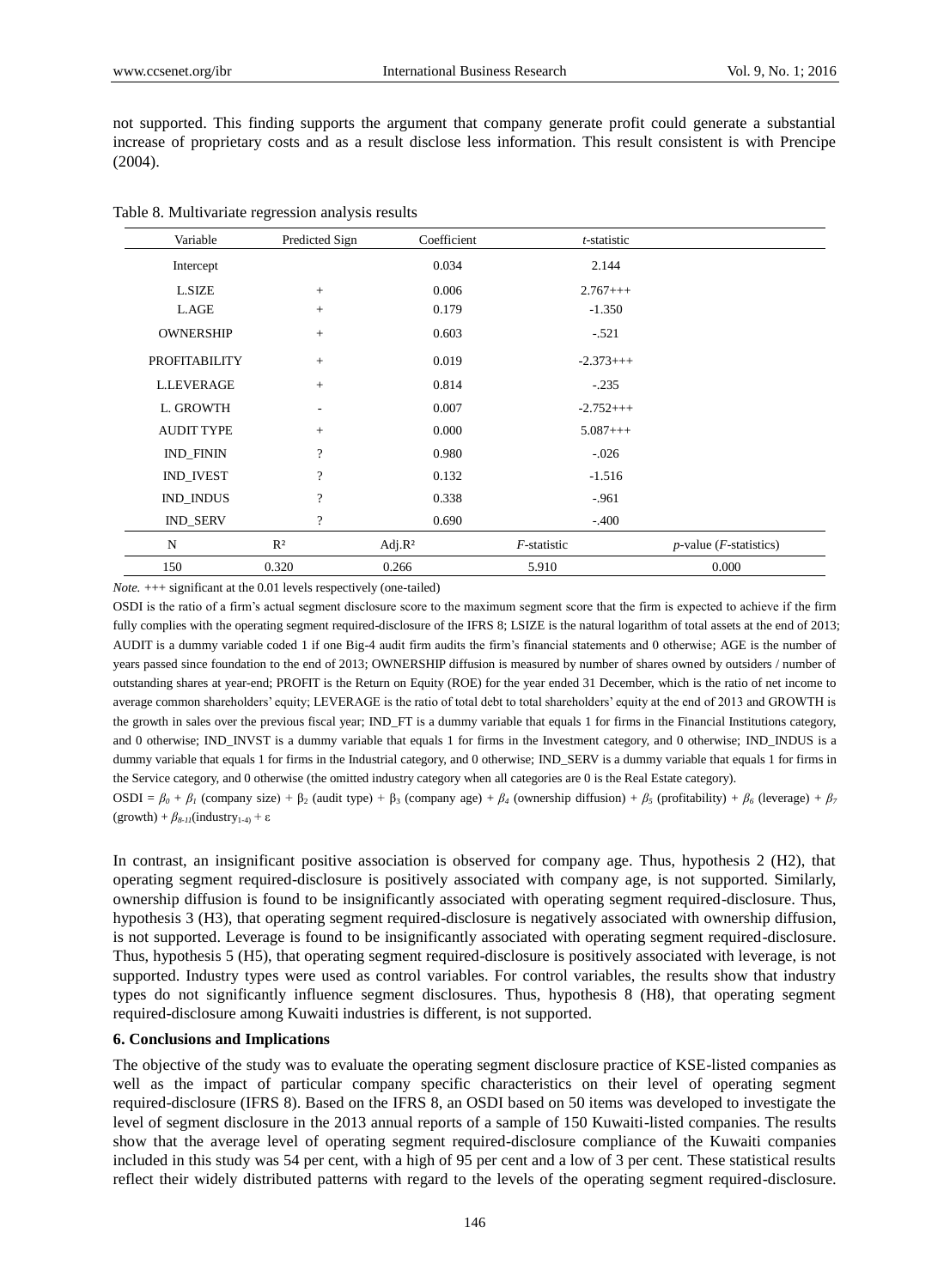Multivariate regression analysis revealed that the company size, type of auditors, growth and profitability were the most important variables explaining the KSX-listed Kuwaiti companies' compliance with IFRS disclosure practices. In contrast, company age, ownership diffusion, leverage and industry type did not emerge as being statistically significant in explaining the operating segment-required disclosures.

In general, the results of the statistical analysis are mixed. Thus, the results revealed that Kuwaiti companies with a higher level of compliance with the operating segment-required disclosures are big size and audited by audit firms affiliated with Big-4. In addition, there were not significant differences across industries in the level of compliance with the operating segment-required disclosures. In contrast with the more compliant, Kuwaiti companies with a lower level of compliance with the operating segment-required disclosure are likely to be have high growth and profitable.

These results have implications and suggestions for policy makers. In the present Kuwaiti disclosure and regulatory climate, users of corporate financial disclosures in Kuwait might reasonably expect fuller compliance with IFRS required disclosures from big size companies and audited by audit firms affiliated with Big-4 audit firm. Contrariwise, high growth and profitable companies are negatively and significantly associated with IFRS-required disclosures. The examination of the relationship between particular company specificcharacteristics such as company size and type of auditors and the extent of the IFRS-required disclosure, provides an insight into those factors that assist in the explanation of the variability in, and the extent of, IFRS-required disclosures by Kuwaiti companies. Such an addition to knowledge may assist in remedying deficiencies. This study is providing an assessment of the degree of operating segment required-disclosure among KSE-listed companies and the factors that could influence the level of operating segment disclosure. The findings of this study offer some feedback to the regulatory and enforcement bodies in Kuwait about the current segment disclosure practice of KSE-listed firms and the factors that influence the level of segment disclosures. The clear variation in the extent of segment disclosure across listed companies suggests a need for a strong monitoring and enforcement system to monitor companies not compliance with the requirements of segment disclosure.

This study has limitations. First, the conclusions drawn are subject to an unavoidably small sample size as the KSE is a relatively small market. Second, this study has been a cross-sectional examination, thus, a longitudinal study will be needed to obtain a fuller understanding and greater insight. Third, the subjectivity inherent in scoring the disclosures by the sample companies on the OSDI is clearly a matter of concern. But the procedures adopted in this study mirror those used in similar studies of disclosure in more sophisticated market settings, and have been taken to be a serviceable means of gaining a quantitative insight into the level of corporate disclosure. Fourth, the possibility always exists that the study may have omitted other factors that would help explain this variation, such as corporate governance quality. In addition, it would be interesting to analyze segment disclosure under IFRS 8 (Operating Segments) that replace IAS 14 and examine whether segment disclosures have improved under IFRS 8.

#### **References**

- Abu-Serdaneh, J., & Zuriekat, M. (2009). Segment Reporting in Jordanian Listed Companies. *Arab Journal of Administrative Sciences, 16*(3), 489-516.
- Ahmed, K. (1994). An Empirical Study of Corporate Disclosure Practices in Bangladesh. *Accounting Forum, 18*(2), 38-56.
- Alanezi, F. (2006). *An empirical study of Kuwaiti joint-stock companies' compliance with the International Financial Reporting Standards* (Doctoral dissertation). Callaghan, NSW: University of Newcastle.
- Alanezi, F., Alfraih, M., Alrashaid, E., & Albolushi, S. (2012). Dual/Joint Auditors and the Level of Compliance with International Financial Reporting Standards (IFRS-required disclosure): The Case of Financial Institutions in Kuwait. *Journal of Economic and Administrative Sciences, 28*(2), 109-129. http://dx.doi.org/10.1108/10264111211248402
- Alfraih, M., & Alanezi, F. (2011). What Explains Variation in Segment Reporting? Evidence from Kuwait. *The International Business & Economics Research Journal, 10*(7), 31-45.
- Alfraih, M., & Almutawa, A. (2014). The Association between Firm-Specific Characteristics and Corporate Financial Disclosure: Evidence from an Emerging Market. *International Journal of Accounting and Taxation, 2*(3), 55-78. http://dx.doi.org/10.15640/ijat.v2n3a4
- Al-Shammari, B., Brown, P., & Tarca, A. (2008). An Investigation of Compliance with International Accounting Standards by Listed Companies in the Gulf Co-Operation Council Member States. *The International*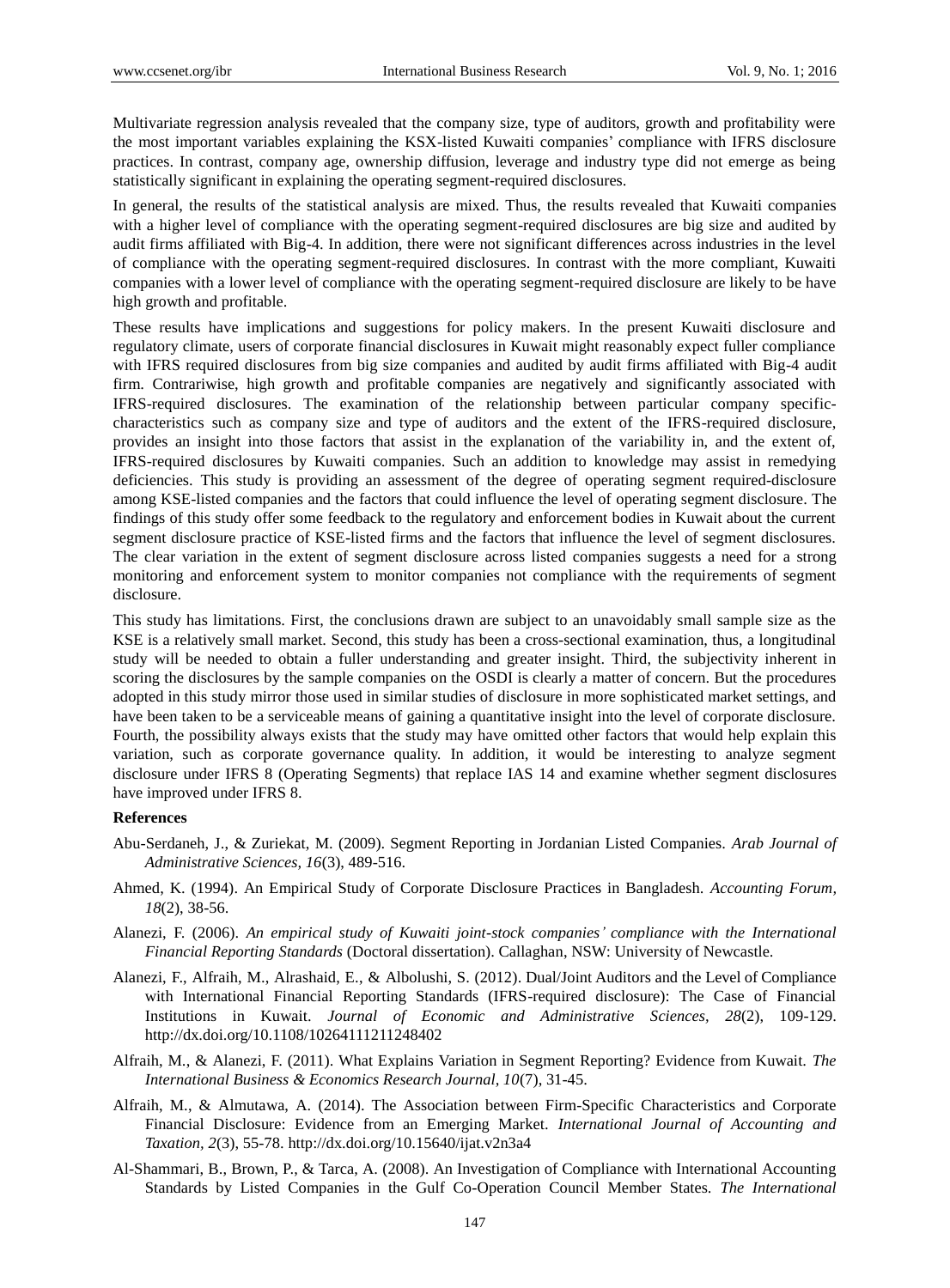*Journal of Accounting, 43*, 425-447. http://dx.[doi.org/10.1016/j.intacc.2008.09.003](http://dx.doi.org/10.1016/j.intacc.2008.09.003)

- Ali, M., Ahmed, K., & Henry, D. (2004). Disclosure compliance with national accounting standards by listed companies in South Asia. *Accounting and Business Research, 34*(3), 183. http://dx.[doi.org/](http://dx.doi.org/10.1016/j.intacc.2008.09.003) [10.1080/00014788.2004.9729963](http://dx.doi.org/10.1016/j.intacc.2008.09.003)
- Alsaeed, K. (2006). The association between firm-specific characteristics and disclosure. *Managerial Auditing Journal, 21*(5), 476. <http://dx.doi.org/10.1108/02686900610667256>
- Association for Investment Management and Research (AIMR). (1993). *Financial Reporting in 1990s and Beyond: A Position Paper of the Association for Investment Management and Research.* Financial Accounting Policy Committee,Prepared by Peter H. Knuston. Charlottesville, VA: AIMR.
- Barako, D., Hancock, P., & Izan, H. Y. (2006). Factors Influencing Voluntary Corporate Disclosure by Kenyan Companies. *Corporate Governance: An International Review, 14*(2), 107-125. http://dx.doi.org/10.1111/j.1467-8683.2006.00491.x
- Belkaoui, A. (1994). *Accounting in the Developing Countries*. Quorum Books, U.S.A.
- Belkaoui, A., & Kahl, A. (1978) *Corporate financial disclosure in Canada*. Research Monograph, No. 1, Vancouver: Canadian Certified General Accountants Association.
- Belsley, D., Kuh, E., & Welsch, R. (1980). *Regression Diagnostics: Identification Influential Data and Sources of Collinearity.* New York: John Wiley & Sons, Inc.
- Berger, P., & Hann, R. (2005). The Impact of SFAS No. 131 on Information and Monitoring. *Journal of Accounting Research, 41*(2), 163-163-223. <http://dx.doi.org/10.1111/1475-679X.00100>
- Birt, J., Kend, M., & Xian, H. (2007). Changes in Segment Reporting in the Australian Banking Industry. *Australian Accounting Review, 17*(3), 61-67. http://dx.doi.org/ [10.1111/j.1835-2561.2007.tb00337.x](http://dx.doi.org/10.1111/j.1467-8683.2006.00491.x)
- Bradbury, M. E. (1992). Voluntary Disclosure of Financial Segment Data: New Zealand Evidence. *Accounting and Finance*, 15-26. <http://dx.doi.org/10.1111/j.1467-629X.1992.tb00174.x>
- Cerf, R. A. (1961). *Corporate reporting and investment decisions*. California:The University of California Press.
- Chavent, M., Ding, Y., Fu, L., Stolowy, H., & Wang, H. (2006). Disclosure and determinants studies: An extension using the Divisive Clustering Method (DIV). *European Accounting Review, 15*(2), 181. <http://dx.doi.org/10.1080/09638180500253092>
- Chow, C. W., & Wong-Boren, A. (1987). Voluntary Financial Disclosure by Mexican Corporations. *Accounting Review, 62*(3), 533-541.
- Cooke, T. E. (1991). An Assessment of Voluntary Disclosure in the Annual Reports of Japanese Corporations. *International Journal of Accounting, 26*(3), 174-189.
- Cooke, T. E. (1992). The Impact of Size, Stock Market Listing and Industry Type on Disclosure in the Annual Reports of Japanese Listed Corporations. *Accounting and Business Research, 22*(87), 229-237. http://dx.doi.org/[10.1080/00014788.1992.9729440](http://dx.doi.org/10.1016/j.intacc.2008.09.003)
- Courtis, J. K. (1979). *Annual Report Disclosure in New Zealand: Analysis of Selected Corporate Attributes*. New England Accounting Research Study No. 8: University of New England.
- DeAngelo, L. (1981). Auditor Size and Audit Quality. *Journal of Accounting and Economics, 3*(3), 183-199. http://dx.[doi.org/10.1016/0165-4101\(81\)90002-1](http://dx.doi.org/10.1016/j.intacc.2008.09.003)
- Dumontier, P., & Raffournier, B. (1998). Why Firms Comply Voluntarily with IAS: An Empirical Analysis with Swiss Data. *Journal of International Financial Management and Accounting, 9*(3), 216-245. http://dx.doi.org/[10.1111/1467-646X.00038](http://dx.doi.org/10.1016/j.intacc.2008.09.003)
- Epstein, M., & Palepu, K. (1999). What financial analysts want. *Strategic Finance, 80*(10), 48-52.
- Fama, E. F., & Jensen, M. C. (1983). Separation of Ownership and Control. *Journal of Law and Economics, 25*(June), 301-325.
- Glaum, M., & Street, D. L. (2003). Compliance with the Disclosure Requirements of Germany's New Market: IAS Versus US GAAP. *Journal of International Financial Management & Accounting, 14*(1), 64-100. http://dx.doi.org/[10.1111/1467-646X.00090](http://dx.doi.org/10.1016/j.intacc.2008.09.003)
- Gujarati, D. N. (2003). *Basic Econometrics* (3rd ed.). New York: McGraw-Hill, Inc.
- Haniffa, R. M., & Cooke, T. E. (2002). Culture, corporate governance and disclousure in Malaysian corporations.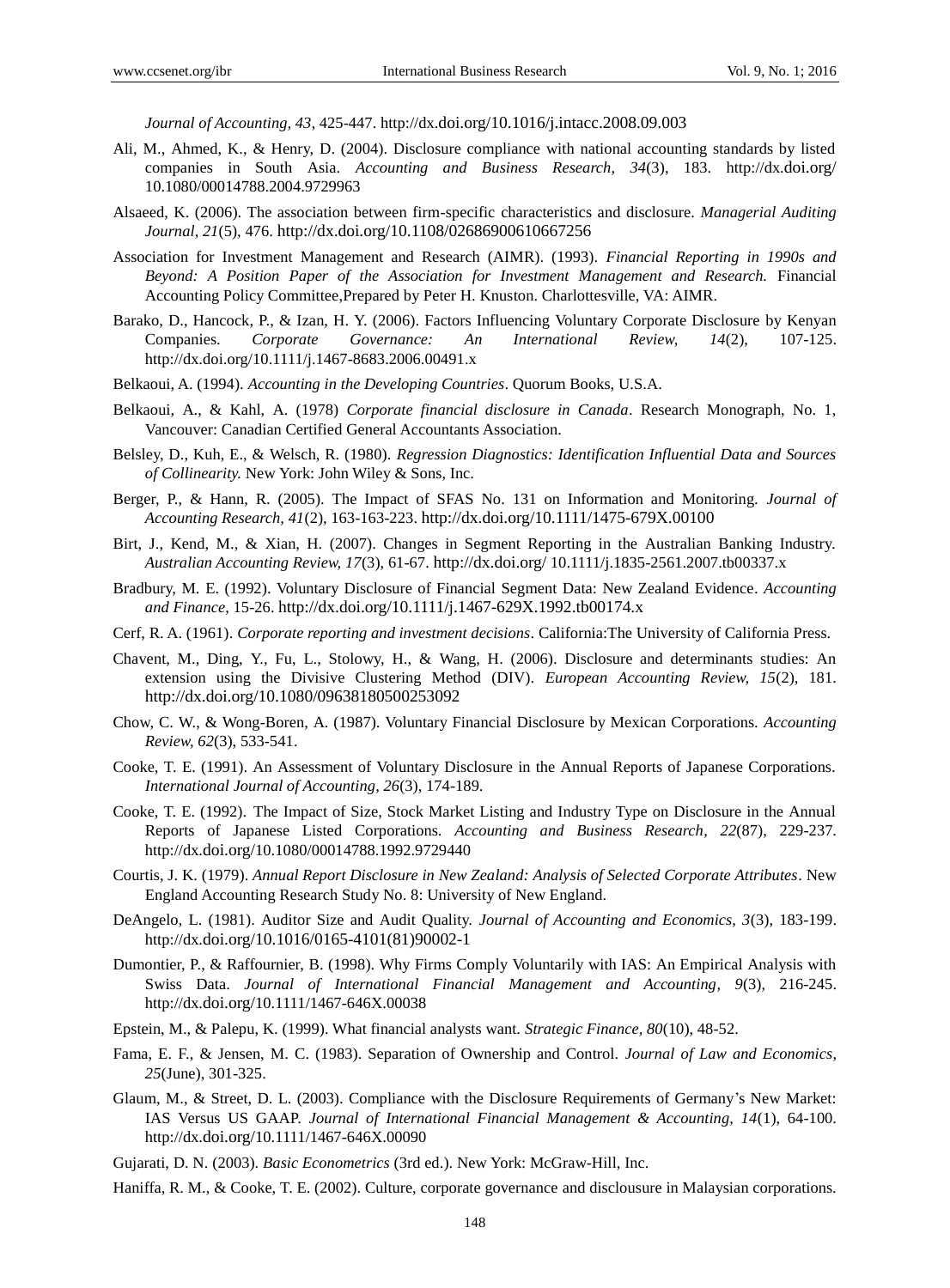*Abacus, 38*(3), 317. http://dx.doi.org/[10.1111/1467-6281.00112](http://dx.doi.org/10.1016/j.intacc.2008.09.003)

- Healy, P., & Palepu, K. (2001). Information asymmetry, corporate disclosure, and the capital markets: A review of the empirical disclosure literature. *Journal of Accounting & Economics, 31*(1-3), 405. http://dx.[doi.org/10.1016/S0165-4101\(01\)00018-0](http://dx.doi.org/10.1016/j.intacc.2008.09.003)
- IASB. (2013). *International Financial Reporting Standards Incorporating International Accounting Standards and Interpretations*. London: International Accounting Standards Board.
- Ibrahim, K., & Jaafar, H. (2014). Corporate Governance and Disclosure on Segment Reporting: Evidence from Nigeria*. Global Review of Accounting and Finance, 5*(2), 98-113.
- Inchausti, B. (1997). The influence of company characteristics and accounting regulation on information disclosed by Spanish firms. *The European Accounting Review, 6*(1), 45-68. http://dx.doi.org/[10.1080/096381897336863](http://dx.doi.org/10.1016/j.intacc.2008.09.003)
- Jensen, M., & Meckling, W. (1976). Theory of the Firm: Managerial Behavior, Agency Costs and Ownership Structure. *Journal of Financial Economics, 3*(3), 305-360.
- Kelly, G. J. (1994). Unregulated segment reporting: Australian evidence. *British Accounting Review, 26*, 217-234. http://dx.[doi.org/10.1006/bare.1994.1015](http://dx.doi.org/10.1016/j.intacc.2008.09.003)
- Kevin, L., & Zain, M. (2001). *Segmental Reporting: An Insight Into Malaysia's Companies.* SSRN eLibrary.
- Kinsey, P. J., & Meek, G. K, (2004). The effect of revised IAS 14 on segment reporting by IAS companies. *European Accounting Review, 13*(2), 215. http://dx.doi.org/[10.1080/0963818032000138206](http://dx.doi.org/10.1016/j.intacc.2008.09.003)
- KSE. (2013). Investor guide. *Kuwait Stock Exchange Bulletins.*
- Kumar, F. (2014). The effect of Firm-Specific Characteristics on Segment Information Disclosure: A Case of Indian Listed Companies. *International Journal of Management, 5*(9), 41-48.
- Leuz, C. (1999). Voluntary Disclosure of Cash Flow Statements and Segment Data in Germany. *Working Paper Series: Finance & Accounting, 21*, 1-46.
- Malone, D., Fries, C., & Jones, T. (1993). An empirical investigation of the extent of corporate financial disclosure in the oil and gas industry. *Journal of Accounting, Auditing & Finance, 8*(3), 249. http://dx.doi.org/ [10.1177/0148558X9300800306](http://dx.doi.org/10.1016/j.intacc.2008.09.003)
- McKinnon, J. L., & Dalimunthe, L. (1993). Voluntary disclosure of segment information by Australian diversified companies. *Accounting and Finance, 33*(1), 33-50. http://dx.doi.org/[10.1111/j.1467-629X.1993.tb00192.x](http://dx.doi.org/10.1016/j.intacc.2008.09.003)
- McNally, G. M., Eng, L. H. & Hasseldine, R. (1982). Corporate Financial Reporting in New Zealand: An Analysis of User Preferences, Corporate Characteristics and Disclosure Practices for Discretionary Information. *Accounting and Business Research, 12*(46), 11-20. http://dx.doi.org/[10.1080/00014788.1982.9729725](http://dx.doi.org/10.1016/j.intacc.2008.09.003)
- Meek, G. K., Roberts, C. B., & Gray, S. J. (1995). Factors Influencing Voluntary Annual Report Disclosures by US, UK and Continental European Multinational Corporations. *Journal of International Business Studies, 26*(3), 555-572.
- Morris, R. D. (1987). Signalling, Agency Theory And Accounting Policy Choice. *Accounting and Business Research, 18*(69), 47. http://dx.doi.org/[10.1080/00014788.1987.9729347](http://dx.doi.org/10.1016/j.intacc.2008.09.003)
- Neter, J., Kutner, M. H., Nachtscheim, C. J., & Wasserman, W. (1996). *Applied Linear Statistical Models.* Boston, MA: McGraw-Hill.
- Owusu-Ansah, S. (1998). The impact of corporate attributes on the extent of mandatory disclosure and reporting by listed companies in Zimbabwe. *The International Journal of Accounting, 33*(5), 605. http://dx.[doi.org/10.1016/S0020-7063\(98\)90015-2](http://dx.doi.org/10.1016/j.intacc.2008.09.003)
- Owusu-Ansah, S., & J. Yeoh. (2005). The Effect of Legislation on Corporate Disclosure Practices. *Abacus, 41*(1), 92-109. http://dx.doi.org/[10.1111/j.1467-6281.2005.00171.x](http://dx.doi.org/10.1016/j.intacc.2008.09.003)
- Palmer, P. (2008). Disclosure of the impacts of adopting Australian equivalents of International Financial Reporting Standards. *Accounting & Finance, 48*(5), 847-870. http://dx.doi.org/[10.1111/j.1467-629X.2008.00262.x](http://dx.doi.org/10.1016/j.intacc.2008.09.003)
- Patton, J., & Zelenka, I. (1997). An Empirical Analysis of the Determinants of the Extent of Disclosure in Annual Reports of Joint Stock Companies in the Czech Republic. *European Accounting Review, 6*(4), 605-626.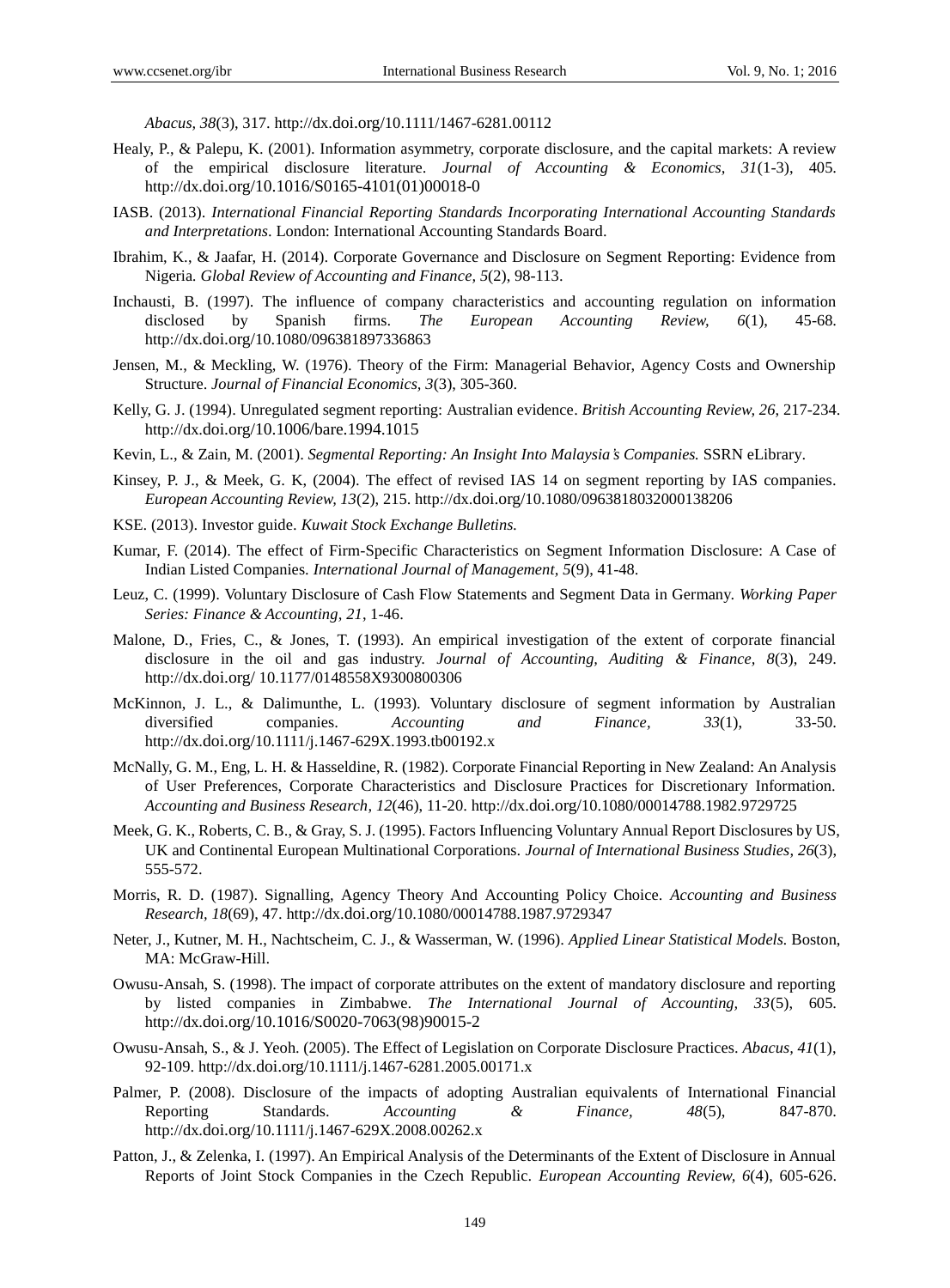http://dx.doi.org/[10.1080/09638189700000003](http://dx.doi.org/10.1016/j.intacc.2008.09.003)

- Prather-Kinsey, J., & Meek, G. (2004). The effect of revised IAS 14 on segment reporting by IAS companies. *European Accounting Review, 13*(2), 213. http://dx.doi.org/[10.1080/0963818032000138206](http://dx.doi.org/10.1016/j.intacc.2008.09.003)
- Prencipe, A. (2004). Proprietary costs and determinants of voluntary segment disclosure: Evidence from Italian listed companies. *European Accounting Review, 13*(2), 319-340. http://dx.doi.org/[10.1080/0963818042000204742](http://dx.doi.org/10.1016/j.intacc.2008.09.003)
- Raffournier, B. (1995). The Determinants of Voluntary Financial Disclosure by Swiss Listed Companies. *European Accounting Review, 4*(2), 261-280. http://dx.doi.org/[10.1080/09638189500000016](http://dx.doi.org/10.1016/j.intacc.2008.09.003)
- Salamon, G. L., & Dhaliwal, D. S. (1980). Company size and financial disclosure requirements with evidence from the segmental reporting issue. *Journal of Business Finance and Accounting, 7*(4), 555-568. http://dx.doi.org/[10.1111/j.1468-5957.1980.tb00221.x](http://dx.doi.org/10.1016/j.intacc.2008.09.003)
- Saudagaran, S. M. (2004). *International Accounting: A user perspective* (2nd ed). Ohio: South-Western College Publishing.
- Shuaib, S. (1978). The Middle East: Accounting in Kuwait and Banker's View of Business Opportunities in the Area. *The Journal of Accountancy*, 74-79.
- Singhvi, S., & Desai, H. (1971). An Empirical Analysis of the Quality of Corporate Financial Disclosure *The Accounting Review, 46*(1), 129-138.
- Spence, M. (1973). Job Market Signalling. *Journal of Economics,* 355-374.
- Stanga, K. (1976). Isclosure in Published Annual Reports. *Financial Management,* 42-52.
- Street, D. L., & Gray, S. J. (2002). Factors Influencing the Extent of Corporate Compliance with International Accounting Standards: Summary of a Research Monograph. *Journal of International Accounting, Auditing and Taxation, 11*, 51-76. http://dx.[doi.org/10.1016/S1061-9518\(02\)00054-X](http://dx.doi.org/10.1016/j.intacc.2008.09.003)
- Street, D. L., & Bryant, S. M. (2000). Disclosure level and compliance with IASs: A comparison of companies with and without U.S. listings and filings. *The International Journal of Accounting, 35*(3), 305. http://dx.[doi.org/10.1016/S0020-7063\(00\)00060-1](http://dx.doi.org/10.1016/j.intacc.2008.09.003)
- Tower, G., Hancock, P., & Taplin, R. H. (1999). A regional study of listed companies' compliance with international accounting standards. *Accounting Forum, 23*(3), 293-305. http://dx.doi.org/[10.1111/1467-6303.00016](http://dx.doi.org/10.1016/j.intacc.2008.09.003)
- Verrecchia, R. E. (1983). Discretionary Disclosure. *Journal of Accounting & Economics, 5*(3), 179. http://dx.[doi.org/10.1016/0165-4101\(90\)90021-U](http://dx.doi.org/10.1016/j.intacc.2008.09.003)
- Wallace, R. S. O. (1987). *Disclosure of Accounting Information in Developing Countries: A Case Study of Nigeria.* Unpublished Ph.D Thesis, University of Exeter, U. K.
- Wallace, R. S. O., & Naser, K. (1995). Firm-Specific Determinants of the Comprehensiveness of Mandatory Disclosure in the Corporate Annual Reports of Firms Listed on the Stock Exchange of Hong Kong. *Journal of Accounting and Public Policy, 14*(4), 311-368. http://dx.[doi.org/10.1016/0278-4254\(95\)00042-9](http://dx.doi.org/10.1016/j.intacc.2008.09.003)
- Wallace, R. S. O., Naser, K., & Mora, A. (1994). The relationship between the comprehensiveness of corporate annual reports and firm characteristics in Spain. *Accounting and Business Research, 25*(97), 41. http://dx.doi.org/[10.1080/00014788.1994.9729927](http://dx.doi.org/10.1016/j.intacc.2008.09.003)
- Watts, R., & Zimmerman, J. (1983). Agency Problems, Auditing and the Theory of the Firm: Some Evidence. *Journal of Law and Economics, 1226*, 613-634.

#### **Appendix**

IFRS 8 disclosure checklist

| No. | Reference | Presentation/disclosure requirement                                                                                                                                            | Score* |
|-----|-----------|--------------------------------------------------------------------------------------------------------------------------------------------------------------------------------|--------|
|     |           | This section of the checklist addresses IFRS 8, which requires certain entities to report<br>information regarding the nature and financial effects of their various operating |        |
|     |           | segments.                                                                                                                                                                      |        |
| No. | Reference | Presentation/disclosure requirement                                                                                                                                            |        |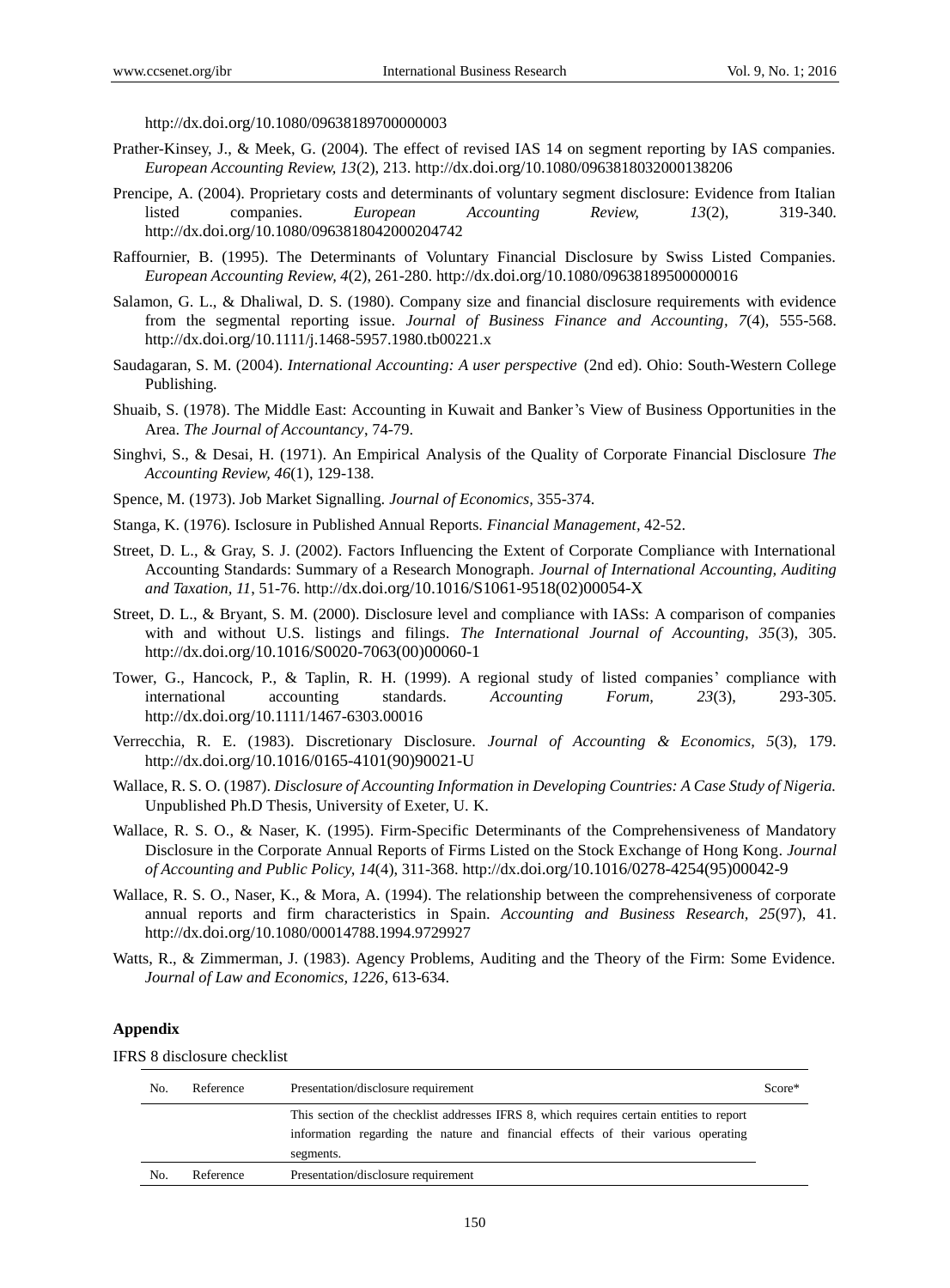|              |                     | General information                                                                                                                                                                                                                                                                                                                                                        |
|--------------|---------------------|----------------------------------------------------------------------------------------------------------------------------------------------------------------------------------------------------------------------------------------------------------------------------------------------------------------------------------------------------------------------------|
|              |                     | An entity shall disclose the following general information:                                                                                                                                                                                                                                                                                                                |
| $\mathbf{1}$ | IFRS $8:22(a)$      | a) factors used to identify the entity's reportable segments, including the basis of<br>organisation; and                                                                                                                                                                                                                                                                  |
| 2            | IFRS $8:22(b)$      | b) types of products and services from which each reportable segment derives its<br>revenues.                                                                                                                                                                                                                                                                              |
|              |                     | Information about profit or loss, assets and liabilities                                                                                                                                                                                                                                                                                                                   |
|              | <b>IFRS 8:23</b>    | For each reportable segment, an entity shall report a measure of:                                                                                                                                                                                                                                                                                                          |
| 3            |                     | profit or loss                                                                                                                                                                                                                                                                                                                                                             |
| 4            | <b>IFRS 8:23</b>    | An entity shall report a measure of total assets and liabilities for each reportable<br>segment.                                                                                                                                                                                                                                                                           |
|              |                     | An entity shall also disclose the following about each reportable segment if the specified                                                                                                                                                                                                                                                                                 |
|              | <b>IFRS 8:23</b>    | amounts are included in the measure of segment profit or loss reviewed by the chief<br>operating decision maker or are otherwise regularly provided to the chief operating<br>decision maker, even if not included in that measure of segment profit or loss:                                                                                                              |
| 5            | IFRS $8:23(a)$      | a) revenues from external customers;                                                                                                                                                                                                                                                                                                                                       |
| 6            | IFRS $8:23(b)$      | b) revenues from transactions with other operating segments of the same entity;                                                                                                                                                                                                                                                                                            |
| 7            | IFRS $8:23(c)$      | c) interest revenue;                                                                                                                                                                                                                                                                                                                                                       |
| 8            | IFRS $8:23(d)$      | d) interest expense;                                                                                                                                                                                                                                                                                                                                                       |
| 9            | IFRS $8:23(e)$      | e) depreciation and amortisation;                                                                                                                                                                                                                                                                                                                                          |
| 10           | IFRS $8:23(f)$      | f) material items of income and expense disclosed in accordance with paragraph 97 of<br>IAS $1$ ;                                                                                                                                                                                                                                                                          |
| 11           | IFRS $8:23(g)$      | g) the entity's interest in the profit or loss of associates and joint ventures accounted for<br>by the equity method;                                                                                                                                                                                                                                                     |
| 12           | IFRS $8:23(h)$      | h) income tax expense or income; and                                                                                                                                                                                                                                                                                                                                       |
| 13           | IFRS $8:23(i)$      | i) material non-cash items other than depreciation and amortisation.                                                                                                                                                                                                                                                                                                       |
| 14           | <b>IFRS 8:23</b>    | An entity shall report interest revenue separately from interest expense for each<br>reportable segment unless a majority of the segment's revenues are from interest and the<br>chief operating decision maker relies primarily on net interest revenue to assess the<br>performance of the segment and make decisions about resources to be allocated to the<br>segment. |
| 15           | <b>IFRS 8:23</b>    | Are a majority of the segment's revenues from interest and does the chief operating<br>decision maker rely primarily on net interest revenue to assess the performance of the<br>segment and make decisions about resources to be allocated to the segment?<br>If yes:                                                                                                     |
| 16           | <b>IFRS 8:23</b>    | The entity that reports that segment's interest revenue net of its interest expense shall<br>disclose the fact that it has done so.                                                                                                                                                                                                                                        |
|              |                     | An entity shall disclose the following about each reportable segment if the specified<br>amounts are included in the measure of segment assets reviewed by the chief operating<br>decision maker or are otherwise regularly provided to the chief operating decision maker,<br>even if not included in the measure of segment assets:                                      |
| 17           | IFRS $8:24(a)$      | a) the amount of investment in associates and joint ventures accounted for by the equity<br>method; and                                                                                                                                                                                                                                                                    |
| 18           | IFRS $8:24(b)$      | b) the amounts of additions to non-current assets other than financial instruments,<br>deferred tax assets, net defined benefit assets (see IAS 19 Employee Benefits) and rights<br>arising under insurance contracts.                                                                                                                                                     |
| 19           | <b>IFRS 8:27</b>    | Measurement<br>An entity shall provide an explanation of the measurements of segment profit or loss,<br>segment assets and segment liabilities for each reportable segment.<br>At a minimum, an entity shall disclose the following:                                                                                                                                       |
| 20           | IFRS $8:27(a)$      | a) the basis of accounting for any transactions between reportable segments;<br>b) the nature of any differences between the measurements of the reportable segments'                                                                                                                                                                                                      |
| 21           | <b>IFRS 8:27(b)</b> | profits or losses and the entity's profit or loss before income tax expense or income and<br>discontinued operations (if not apparent from the reconciliations described in paragraph<br>28 of IFRS 8-see below);                                                                                                                                                          |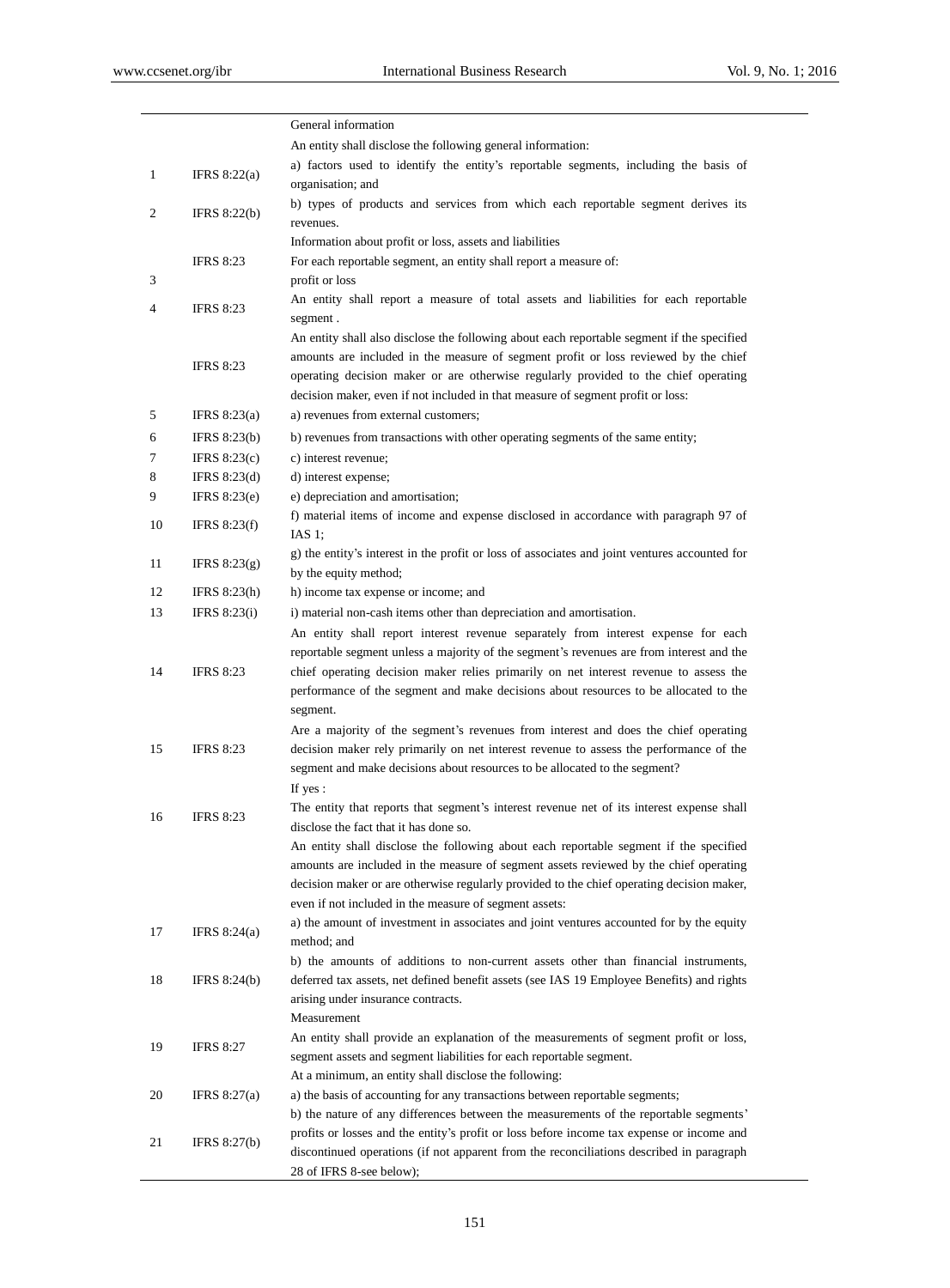| 22 | IFRS $8:27(c)$      | c) the nature of any differences between the measurements of the reportable segments'<br>assets and the entity's assets (if not apparent from the reconciliations described in      |
|----|---------------------|-------------------------------------------------------------------------------------------------------------------------------------------------------------------------------------|
|    |                     | paragraph 28 of IFRS 8-see below);                                                                                                                                                  |
|    |                     | d) the nature of any differences between the measurements of the reportable segments'                                                                                               |
| 23 | IFRS $8:27(d)$      | liabilities and the entity's liabilities (if not apparent from the reconciliations described in<br>paragraph 28 of IFRS 8-see below);                                               |
|    |                     | e) the nature of any changes from prior periods in the measurement methods used to                                                                                                  |
| 24 | IFRS $8:27(e)$      | determine reported segment profit or loss and the effect, if any, of those changes on the                                                                                           |
|    |                     | measure of segment profit or loss; and                                                                                                                                              |
| 25 | IFRS $8:27(f)$      | f) the nature and effect of any asymmetrical allocations to reportable segments.                                                                                                    |
|    |                     | Reconciliations                                                                                                                                                                     |
|    |                     | An entity shall provide reconciliations of all of the following:                                                                                                                    |
| 26 | IFRS $8:28(a)$      | a) the total of the reportable segments' revenues to the entity's revenue;                                                                                                          |
| 27 | <b>IFRS 8:28(b)</b> | b) the total of the reportable segments' measures of profit or loss to the entity's profit or<br>loss before tax expense (tax income) and discontinued operations;                  |
| 28 | IFRS $8:28(c)$      | c) the total of the reportable segments' assets to the entity's assets;                                                                                                             |
| 29 | IFRS 8:28(d)        | d) the total of the reportable segments' liabilities to the entity's liabilities if segment                                                                                         |
|    |                     | liabilities are reported in accordance with paragraph 23 of IFRS 8 (see above); and                                                                                                 |
| 30 | <b>IFRS 8:28(e)</b> | e) the total of the reportable segments' amounts for every other material item of                                                                                                   |
|    |                     | information disclosed to the corresponding amount for the entity.                                                                                                                   |
| 31 | <b>IFRS 8:28</b>    | All material reconciling items shall be separately identified and described.                                                                                                        |
|    |                     | Restatement of previously reported information<br>Has the entity changed the structure of its internal organisation in a manner that causes                                         |
| 32 | <b>IFRS 8:29</b>    | the composition of its reportable segments to change?                                                                                                                               |
|    |                     | If yes:                                                                                                                                                                             |
|    |                     | The corresponding information for earlier periods, including interim periods, shall be                                                                                              |
| 33 | <b>IFRS 8:29</b>    | restated unless the information is not available and the cost to develop it would be                                                                                                |
|    |                     | excessive.                                                                                                                                                                          |
| 34 | <b>IFRS 8:29</b>    | An entity shall disclose whether it has restated the corresponding items of segment<br>information for earlier periods.                                                             |
|    |                     | If segment information for earlier periods, including interim periods, is not restated to                                                                                           |
|    |                     | reflect the change, the entity shall disclose in the year in which the change occurs                                                                                                |
| 35 | <b>IFRS 8:30</b>    | segment information for the current period on both the old basis and the new basis of                                                                                               |
|    |                     | segmentation.                                                                                                                                                                       |
|    |                     | Entity-wide disclosures                                                                                                                                                             |
|    |                     | Information about products and services                                                                                                                                             |
| 36 | <b>IFRS 8:32</b>    | An entity shall report the revenues from external customers for each product and service<br>or each group of similar products and services, unless the necessary information is not |
|    |                     | available and the cost to develop it would be excessive.                                                                                                                            |
|    |                     | Where the disclosures required under paragraph 32 of IFRS 8 (see above) are not made                                                                                                |
| 37 | <b>IFRS 8:32</b>    | because the information is not available and the cost to develop it would be excessive,                                                                                             |
|    |                     | that fact shall be disclosed.                                                                                                                                                       |
|    |                     | Information about geographical areas                                                                                                                                                |
|    |                     | An entity shall report the following geographical information, unless the necessary<br>information is not available and the cost to develop it would be excessive:                  |
|    | IFRS $8:33(a)$      | a) revenues from external customers:                                                                                                                                                |
| 38 |                     | i) attributed to the entity's country of domicile; and                                                                                                                              |
| 39 |                     | ii) attributed to all foreign countries in total from which the entity derives revenues;                                                                                            |
| 40 | IFRS $8:33(a)$      | b) revenues from external customers attributed to an individual foreign country, where                                                                                              |
|    |                     | those revenues are material;                                                                                                                                                        |
| 41 | IFRS $8:33(a)$      | c) the basis for attributing revenues from external customers to individual countries;                                                                                              |
|    | IFRS 8:33(b)        | d) non-current assets other than financial instruments, deferred tax assets,<br>post-employment benefit assets, and rights arising under insurance contracts:                       |
| 42 |                     | i) located in the entity's country of domicile; and                                                                                                                                 |
| 43 |                     | ii) located in all foreign countries in total in which the entity holds assets; and                                                                                                 |